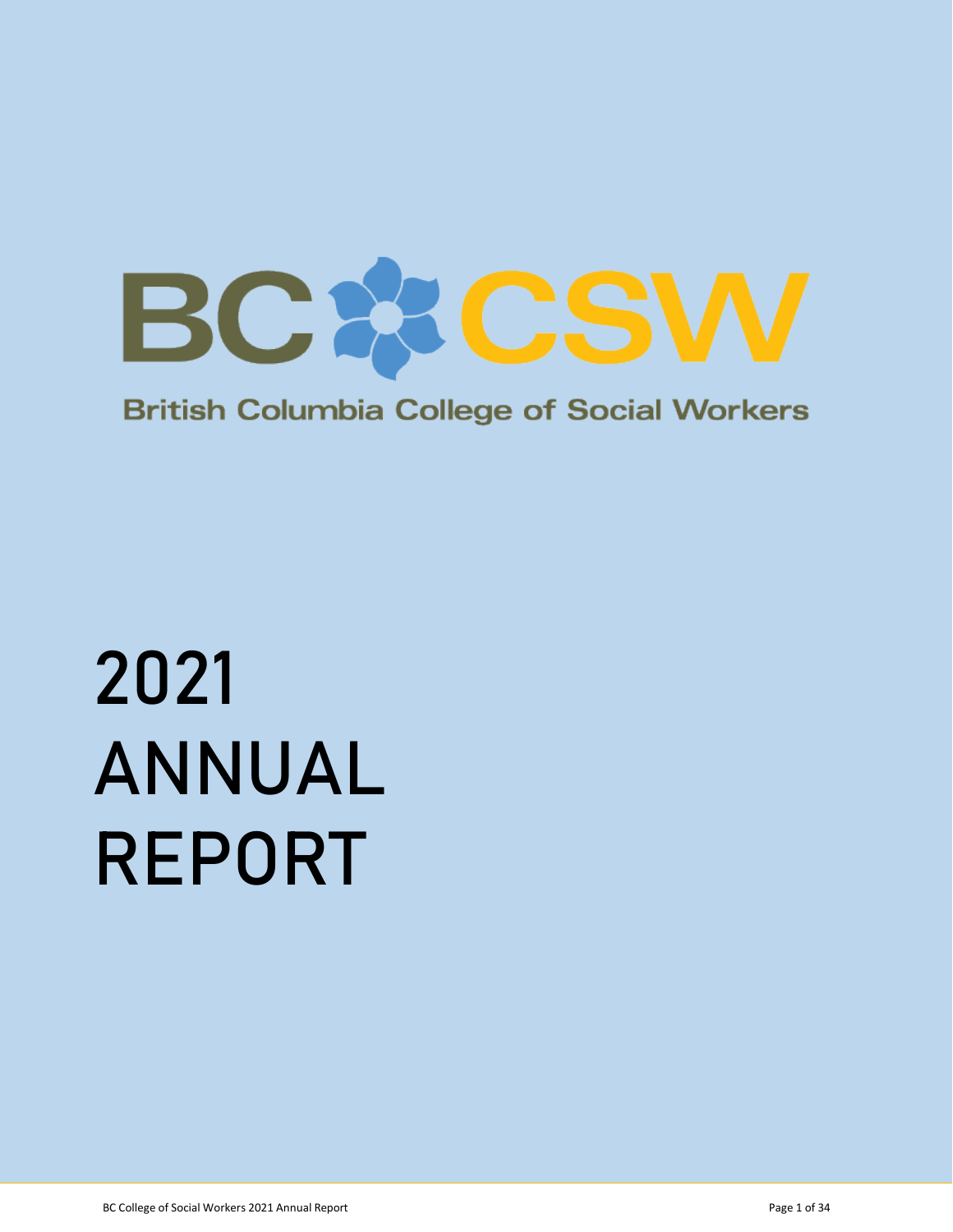# Contents

| <b>Board and Staff</b>                       | page 3  |
|----------------------------------------------|---------|
| Letter to the Minister                       | page 4  |
| Chair's Report                               | page 5  |
| Registrar's Report                           | page 9  |
| <b>Registration Committee Report</b>         | page 11 |
| <b>Inquiry Committee Report</b>              | page 14 |
| Discipline Committee Report                  | page 16 |
| <b>Registration Appeals Committee Report</b> | page 16 |
| <b>Quality Assurance Committee Report</b>    | page 17 |
| <b>Policy Committee Report</b>               | page 18 |
| Indigenous Committee Report                  | page 20 |
| <b>Finance Committee</b>                     | page 21 |
| <b>Financial Statements</b>                  | page 22 |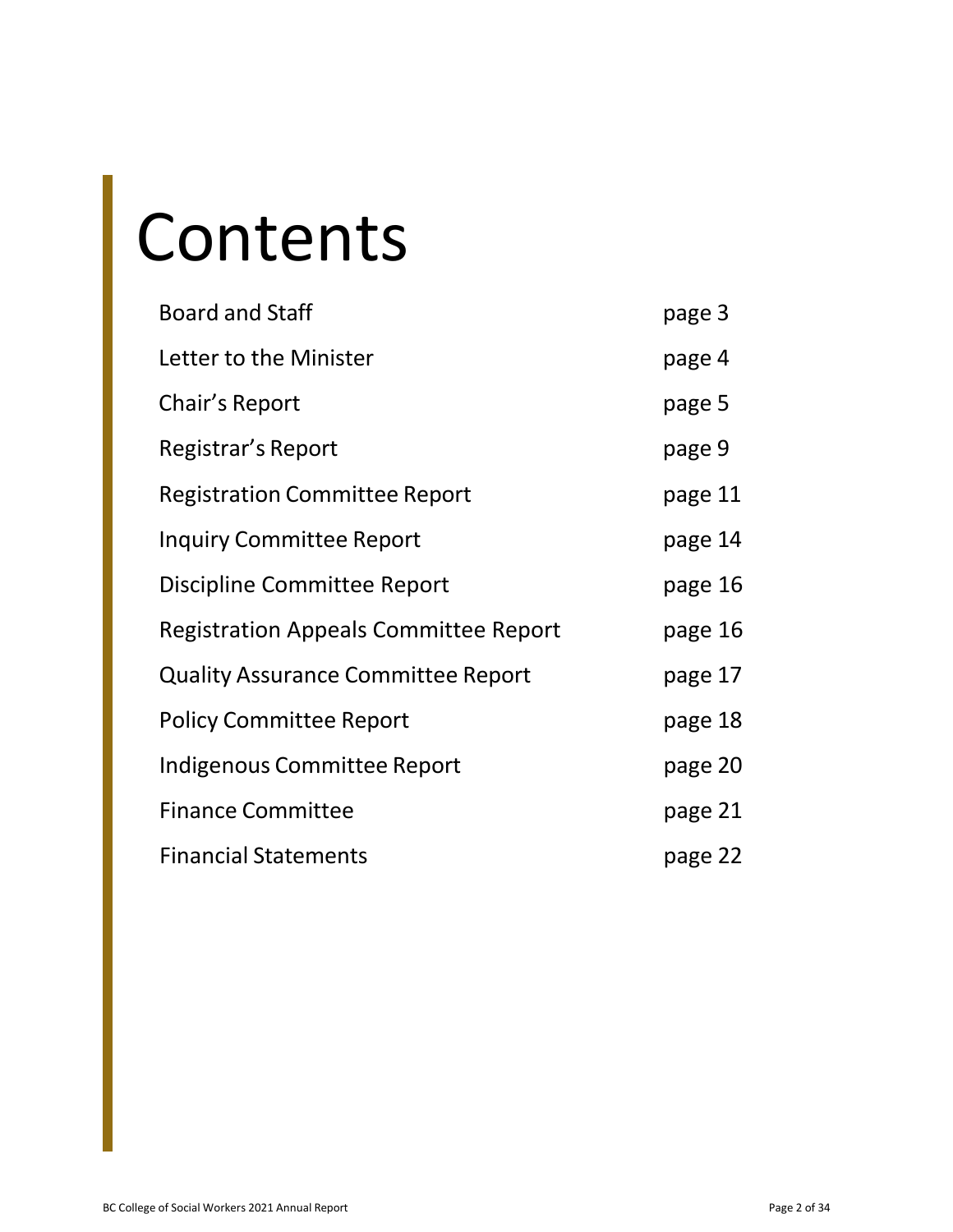# Board & Staff 2021

# **BOARD**

**Chair – Denese Espeut-Post, LLB Vice Chair** - Sonia Andhi Bilkhu, RSW

# **Social Work Members Public Members**

Selena Bateman, RSW Selena Bateman, RSW James (Jim) Campbell, RCSW Natalie Shorten Cheney Cloke, Public Member Ellice Daniel, RSW Ann Joseph, RSW Christina Rodrigues, RSW Amy Rosborough, RSW Sandra Wilson, RSW

# **Staff**

Sheila Begg, RSW Alana Prashad, RSW Rob Craig, BA Cheryl Nahu Mark Hillenbrand, RCSW Daniel Nguyen, BSc Anisa Hussein, MD Rosa Sackey, BA Madelaine Kirk, JD

Hoon Kim, JD Tracy Singh, BA-candidate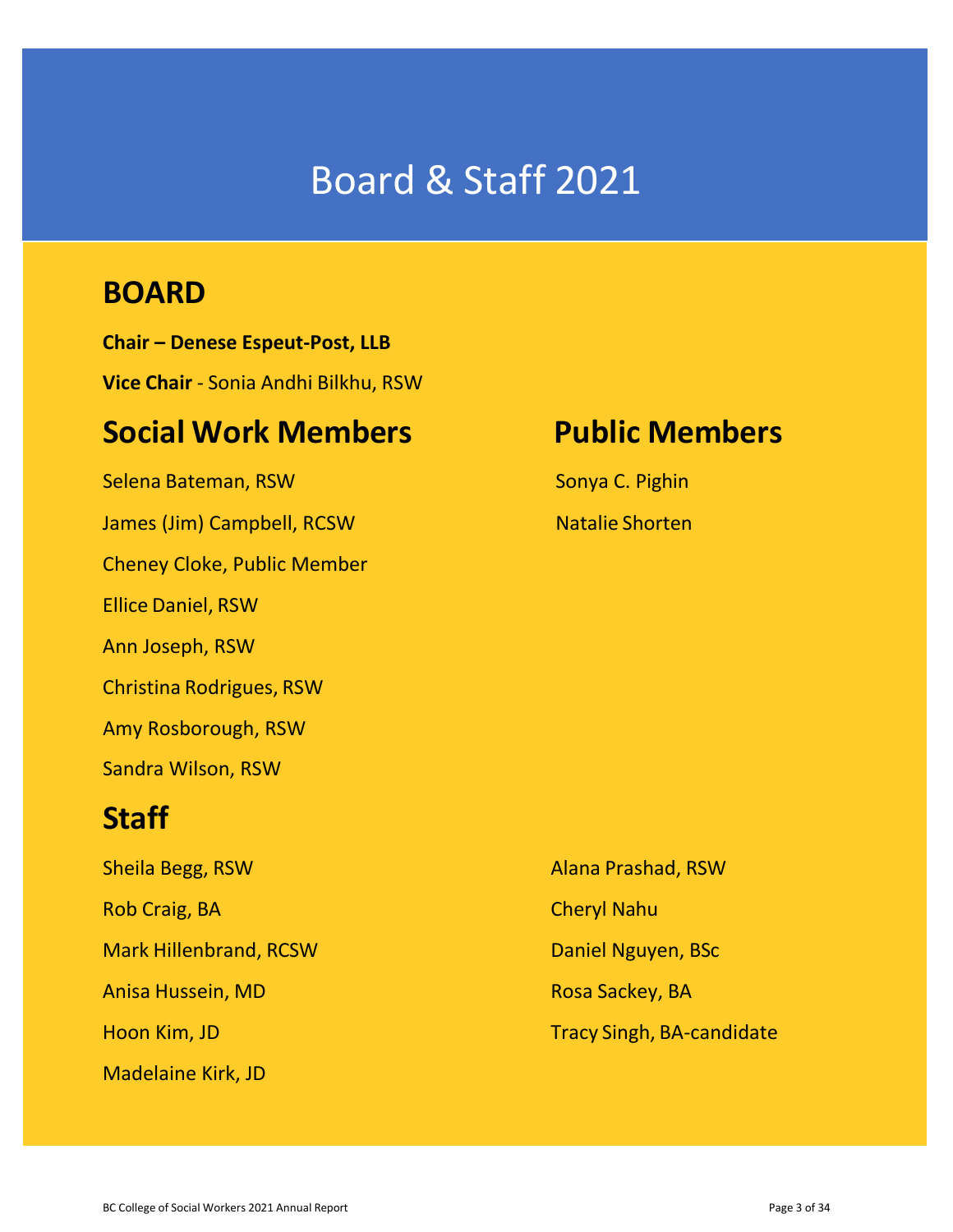# **Letter to the Minister**

April 30, 2022

Honourable Mitzi Dean Minister of Children and Family Development Parliament Buildings Victoria, BC

Dear Minister Dean:

It is my pleasure to provide you with the Annual Report of the BC College of Social Workers for the year ending December 31, 2021. This Report reflects the work of the College throughout the year in meeting its mandate as established by our enabling legislation, the *Social Workers Act.*

As the regulatory body for Social Workers in BC, the College acts within its statutory authority to develop and administer policies and procedures and practices that reflect the mandate of the College, which is, superintending the practice of registered social workers to protect the public from preventable harm.

The College has worked diligently on a number of initiatives and projects in support of the following strategic priorities described in further detail in the Annual Report, namely i) strengthen Board capacity, ii) public protection, iii) Indigenous initiatives and relations, and iv) cultural safety, cultural humility, and antiracism.

I would like to acknowledge the dedication and exceptional work carried out by the College's Board of Directors, and expertise provided by the College Registrar and staff this past year.

Respectfully,

Denese Espeut-Post, LLB Chair of the Board BC College of Social Workers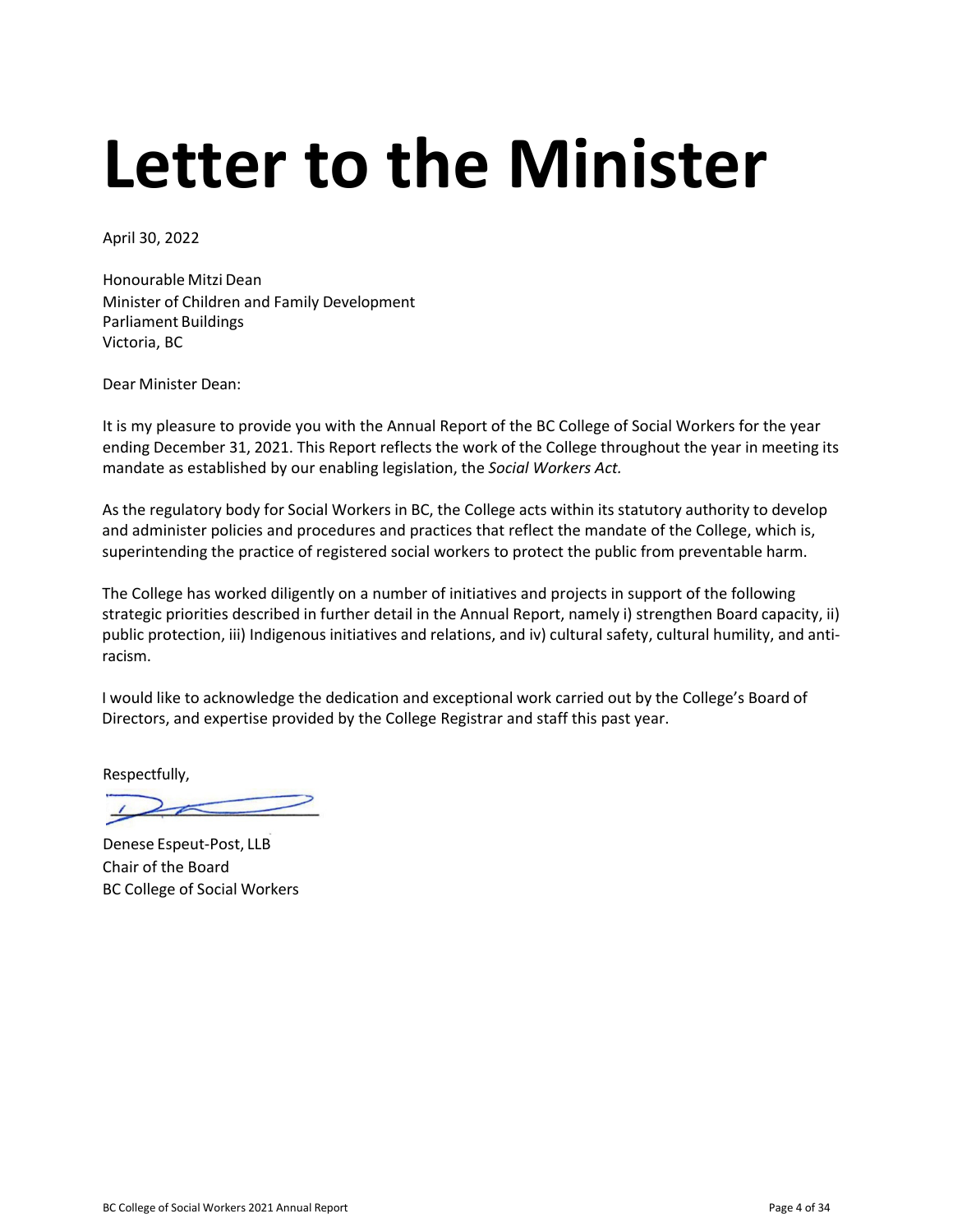# **Chair's Report**

In this second year of the pandemic, the College has continued to embrace technology, operating efficiently and effectively while staff work remotely. As in 2020, Board meetings have been conducted remotely. In 2021, the Board identified its remote meetings as an opportunity to meet more frequently and work more intensely on identifying and progressing towards its strategic objectives as aligned with the College's mandate of public protection.

# **Anti-Racism Professional Regulatory College**

A primary focus of the College from the outset of 2021 was to acknowledge the investigation commissioned by the BC Government, conducted by the Hon. Dr. M. E. Turpel-Lafond (Aki-Kwe) and documented in the *In Plain Sight: Addressing Indigenous-Specific Racism and Discrimination in BC Health Care* report. This powerful report identified many calls to action and the College committed to taking steps to build safe and trusting relationships with Indigenous peoples. In addition, from powerful racial protests around the world, the College heard the call for everyone, including the College, to eliminate individual and systemic racism. Both the Black Lives Matter movement and Indigenous peoples' assertion of their inherent and inalienable rights have stressed upon the College the need to actively ensure equality and rights for all individuals and groups. The College identifies as an anti-racism professional regulatory college and developed an anti-racism statement which confirms the College's support of local, national, and global movements to end racism and discrimination against Black, Indigenous, and People of Colour and affirms its responsibility to direct a comprehensive and College-wide approach to eliminate racism overall, including Indigenous-specific racism and systemic racism. Further, the College apologizes for racism, including Indigenous-specific racism and systemic racism existing in its regulatory practices.

The College's anti-racism statement can be found on the College's website and was forwarded to the Ministry of Health, Ministry of Children and Family Development (MCFD), and Dr. M. E. Turpel-Lafond's working group.

The College's affirmations and commitments as set out above were carried forward to and shaped the College's strategic planning completed in 2021.

## **Strategic Planning**

In 2021, the College continued its strategic planning efforts which had been ongoing from prior years. The development of a multi-year strategic plan was a Board priority. This required the narrowing of 7 strategic priority areas generated from earlier strategic planning sessions and other sources such as our 2020 annual general meeting.

The College engaged an independent facilitator and formed a Strategic Priorities Working Group consisting of Board members tasked with reviewing and recommending focused strategic priority areas with clear goals and objectives aligned with the College mandate. The working group recommended the following four strategic priorities which were unanimously approved by the Board:

# *1) Strengthen Board Capacity*

The goal of this priority is to have Board members comprehensively understand their personal duties as Board members and the College's duties and responsibilities under the *Social Workers Act* as well as ensure that members have the necessary tools and capacity to undertake their duties and responsibilities.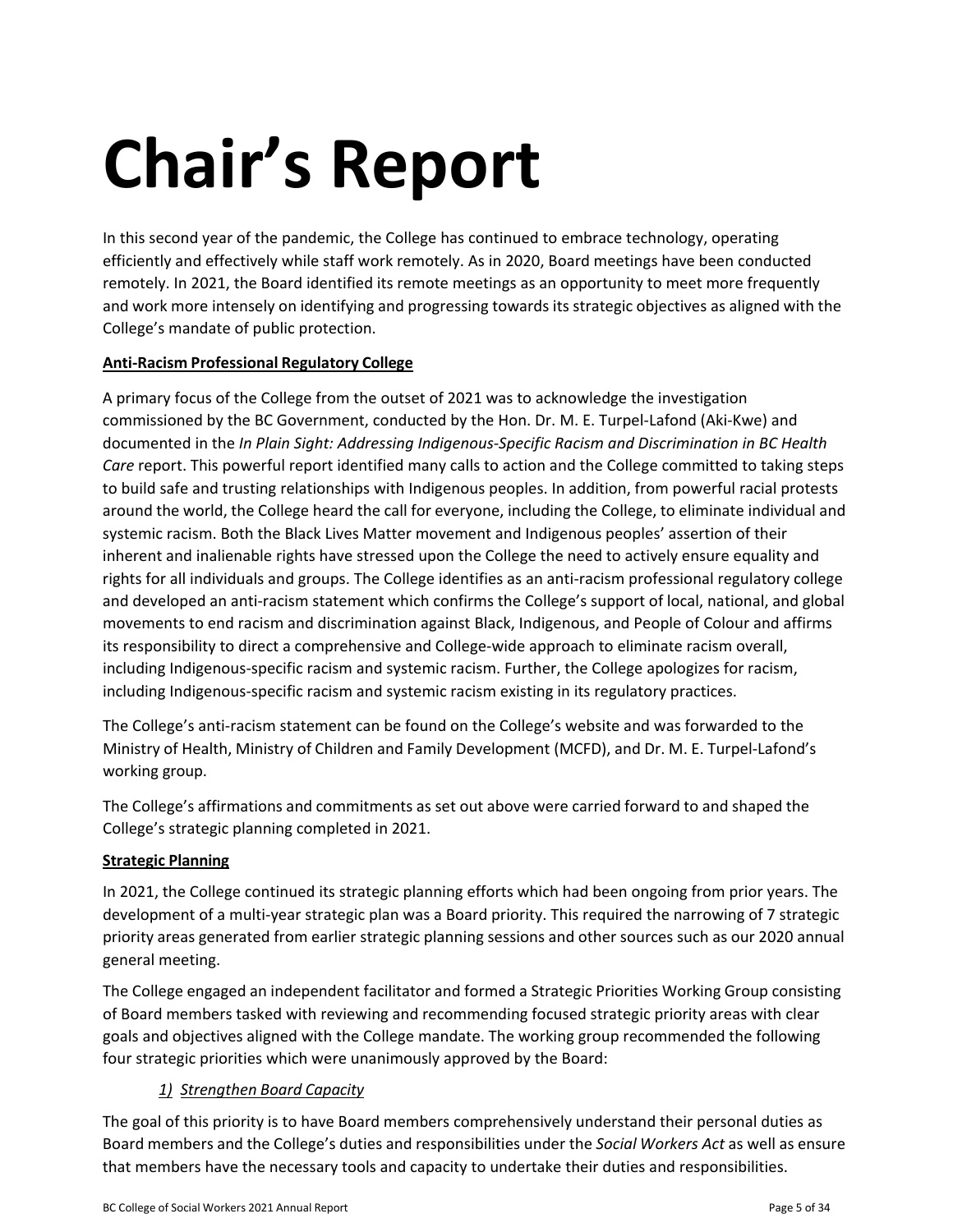This year, the College improved its Board election process by clarifying Board member expectations prior to nominations and identifying needed Board competencies with the intention that nominees' will align their biography submissions with the identified merit and competencies required to build the collective competencies of the Board. A similar process has been adopted by the College in its past and current recruitment of appointed Board members. In 2021, two new public members were appointed to the Board and two existing public members had their terms renewed.

The College also commenced an in-house orientation for new Board members focusing on administrative law, the *Social Workers Act*, bylaws, policy, and procedure. This orientation will continue as an on-going practice.

Further, in accordance with this strategic goal, the College's Policy Committee focused on certain policy development aimed at increasing Board efficiency and effectiveness including:

- revisions to the waiver of reinstatement fees for reasons of undue hardship policy to ensure a consistent, fair, and transparent decision-making process is followed when assessing requests to waive the reinstatement fee due to undue hardship. These revisions more clearly define the criteria to be considered in assessing undue personal hardship and undue financial hardship and clarify the procedure to be followed by a Registrant in submitting a reinstatement fee waiver request. In addition, these revisions shifted the reinstatement fee waiver application decisionmaking process to the Registrar and, on application, the Registration Committee for review increasing efficiencies in the reinstatement fee waiver application process itself and overall Board efficiency.
- creation of a Board decision making process which steers the Board away from formal voting procedures based upon Robert's Rules of Order towards using its collective best efforts to reach an agreement by consensus, gathering and synthesizing the input and ideas of all members to reach a final decision acceptable to all members. This policy stresses Boardroom safety and a culture of self-assessment in a space that invites open and respectful communication, non-judgmental behavior, fairness, and equity.

# *2) Public Protection*

The goal of this priority is to ensure the protection of the public by establishing social work qualifications, enforcing the social work standards of practice, requiring registrants engage in continuing professional development, and ensuring the public awareness of and confidence in the complaint receipt and review process.

This year, the Quality Assurance Committee (QAC) continued with the College's ongoing Social Work Code of Ethics and Standards of Practice project. This updating and modernization project builds on work completed from 2014-2020 and seeks to assure the Standards of Practice meet current strategic priorities including anti-Indigenous racism, cultural safety, and cultural humility. The QAC is working towards moving into the second stage of this project and seeking stakeholder feedback in 2022.

The QAC also continued its review of continuing professional development (CPD) requirements with the goal of setting annual requirements for anti-Indigenous racism and anti-racist learning.

Further, the QAC implemented an audit process of CPD submissions to confirm the importance of ongoing learning and registrant engagement in quality CPD.

The Registration Committee continued its evaluation of the existing temporary class of registration (which permits temporary registration by the Registrar of up to 90 days in certain circumstances), the potential for an electronic practice class of registration (such as the delivery of social work services by electronic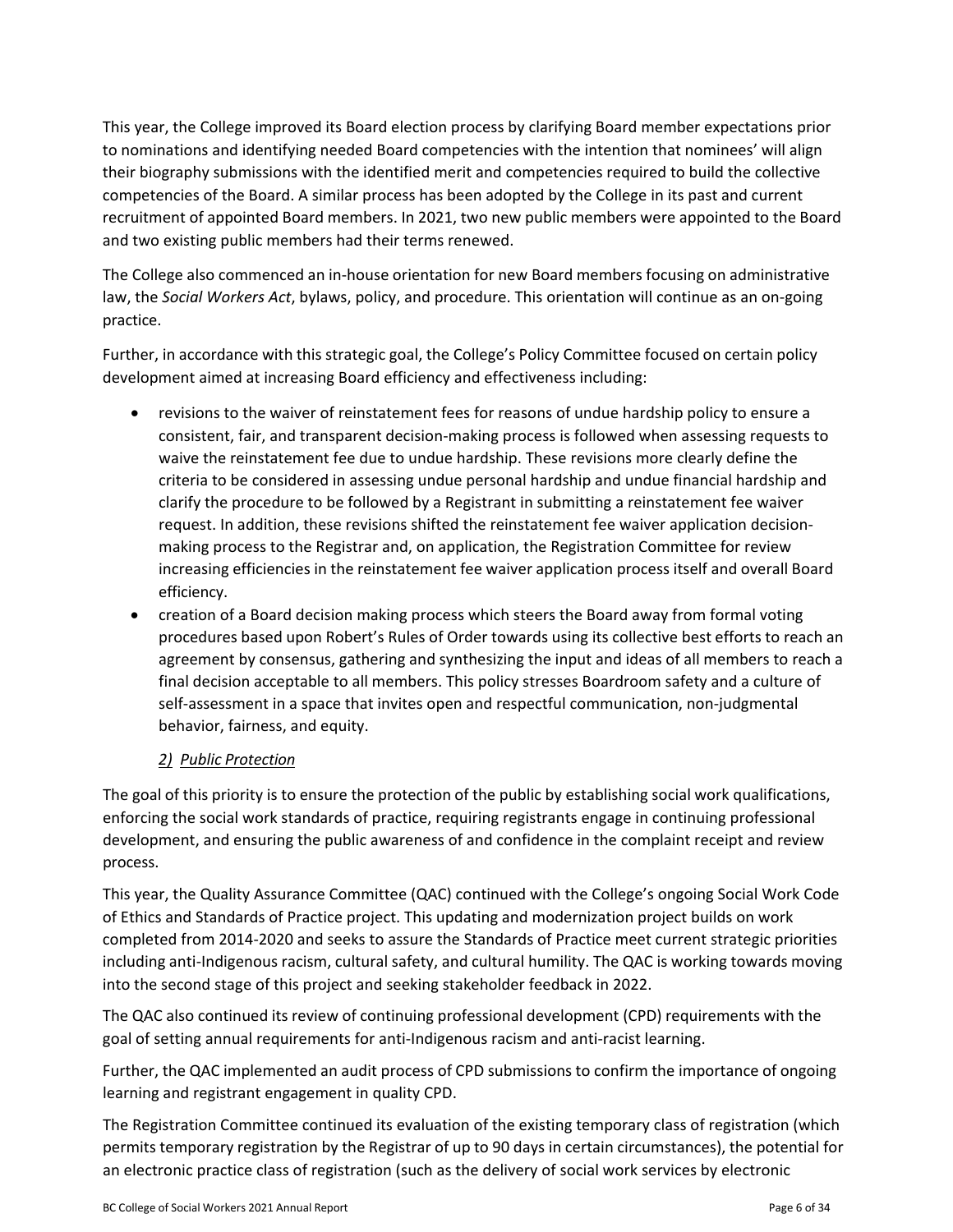means), and practice mobility. The ongoing evaluation includes an analysis of the jurisdictional authority of the College as it relates to investigations and discipline. The Registration Committee's evaluation will also address the operational requirements needed to regulate an electronic practice class.

In March 2021, MCFD announced its intention to conduct a phased engagement process regarding social work oversight including current registration exemptions. The College is supportive of and will fully participate in MCFD's process and support MCFD's exploration of the opportunities and challenges of potential changes to the current oversight model. This process is on-going and it is anticipated that the process will continue into 2022.

# *3) Indigenous Initiatives and Relations*

An essential part of the College's priority in relation to Indigenous Initiatives and Relations requires the College to look internally and ensure that every person within the College undertakes their work in a manner that supports the implementation of the following:

- Declaration on the Rights of Indigenous Peoples Act (DRIPA)
- An Act respecting First Nations, Inuit and Metis Children, Youth and Families (FN Child Welfare Act)
- Truth and Reconciliation Commission of Canada, Final Report Calls to Action (TRC Calls to Action)
- Reclaiming Power and Place: The Final Report of the National Inquiry into Missing and Murdered Indigenous Women and Girls - Calls for Justice (MMIWG Calls to Justice)

In working towards this strategic goal, it is the College's objective to work collaboratively with First Nations, Inuit and Metis leadership to review our current Indigenous Initiatives and co-create and implement a work plan. This work plan, which will set out short, medium and long-term goals will identify how the College should exercise its authority under the *Social Workers Act* to support the implementation of DRIPA and the FN Child Welfare Act and to respond to the TRC Calls to Action and MMIWG Calls to Justice.

# *4) Cultural Safety, Cultural Humility and Anti-Racism*

The College's priority in relation to Cultural Safety, Cultural Humility and Anti-Racism requires every person with a role in the College to undertake their work in a manner that supports cultural safety, cultural humility, and anti-racism as well as the implementation of the recommendations set out in the following:

- Declaration of Commitment Cultural Safety and Humility in the Regulation of Health Professionals Serving First Nations and Aboriginal People in British Columbia (Declaration of Commitment)
- In Plain Sight Addressing Indigenous-specific Racism and Discrimination in BC Health Care
- International Convention on the Elimination of All Forms of Racial Discrimination United Nations Human Rights, Office of the High Commissioner

The College's objectives in achieving this strategic goal include 1) clearly defining what cultural safety, cultural humility and anti-racism mean to the College; 2) continuing the implementation of the College's commitments in the Declaration of Commitment including the College's efforts to ensure cultural safety and humility in strategic plans, policies, processes and day to day operations, expand diversity on the Board of Directors and support the completion of the San'yas Indigenous Cultural Competency Course by the Board and staff; and 3) creating a plan which ensure the In Plain Sight recommendations are implemented within the College's authority under the *Social Workers Act*.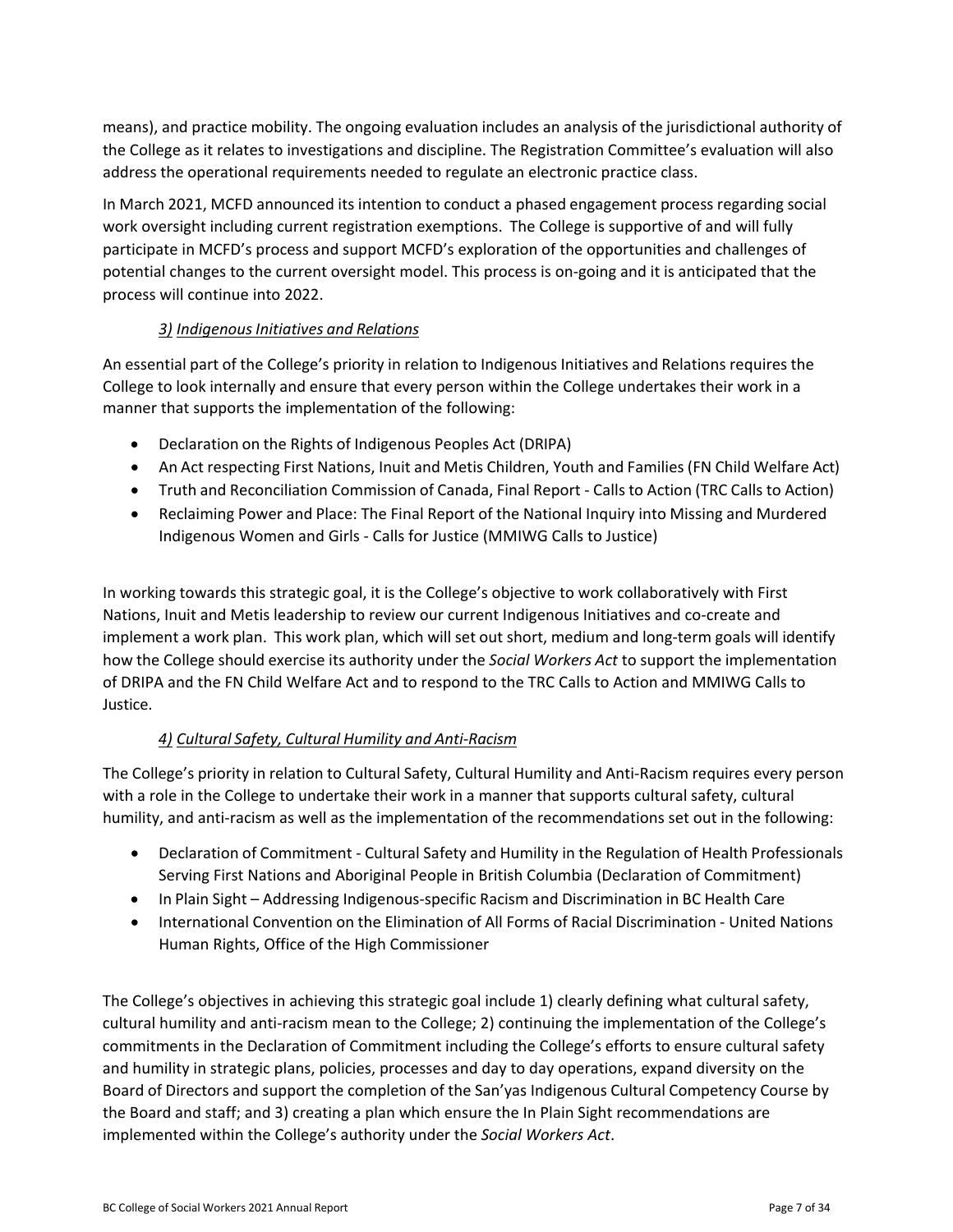This year, the College closed its offices on the inaugural National Day for Truth and Reconciliation committing to reconciliation and ensuring the tragic history and ongoing legacy of residential schools is never forgotten. The College encouraged staff and Board members to engage in reflection or participate in a community event. The College will continue to close its offices annually on this important day to allow time for continued reflection.

In an effort to build the collective foundation of College Board and staff necessary for reconciliation, Board members and staff completed the San'yas anti-racism Indigenous cultural safety training program followed by a facilitated group discussion.

The College's strategic plan is available on the College website. In 2022, the College's work on strategic planning will continue with the development of project charters and detailed implementation plan.

# **Modernization**

The College continued to stay apprised of the Ministry of Health's work to modernize the *Health Professions Act* and amalgamate various Colleges. Although the *Social Workers Act* is administered by the Ministry of Child and Family Development, social workers play an integral role in many of BC's health systems and the College is a member of the BC Health Regulators. Early in 2021, the College's discussions regarding best case amalgamation designed for public protection led to an awareness of the concept of locating Social Work, Psychology and Counseling professionals into one common College. In a letter to the Minister of Child and Family Development and the Minister of Health, the Board confirmed its desire to be included in any discussions regarding legislation and/or the design of regulatory changes impacting, or potentially impacting, social work practice in BC. This expression was previously expressed in the Board's Submission to the Steering Committee on the Modernization of Health Professional Regulation (January 2020) (see College website).

## **Administrative Bylaw Changes**

The Board completed certain administrative amendments to the College Bylaws under section 8 of the *Social Workers Act*. Some highlights of these amendments include the following:

- the identification of the College's former Indigenous Committee as the Indigenous Council which reflects the relationship between the Board and the Council, and recognizes the advice and guidance the Council provides to the Board in respect of and adherence to local traditions, Indigenous values, traditional knowledge, practices, and Indigenous ways of being.
- the recognition of certain Board committees, namely the Executive Committee and Policy Committee, which have been in operation for some time. These amendments clarify the Board's governance structure and build transparency and awareness for both registrants and the public.
- the modification of the application process for requests for a waiver of the reinstatement fee incurred by a member who fails to renew their registration as required. Such applications will now be heard by the Registrar as opposed to the Board. This change will allow for a more streamlined and efficient process for reinstatement fee waiver requests. If the Registrar refuses an application for a waiver of a reinstatement fee, an application for a review of that decision can be made to the Board's Registration Committee.

## **Executive Performance Review**

The Board completed its first performance review of the Registrar Mark Hillenbrand. This review was completed in accordance with the College Bylaws to determine the degree to which the Registrar has implemented the *Social Workers Act*, fulfilled Board policies, and achieved Board priorities. In addition, the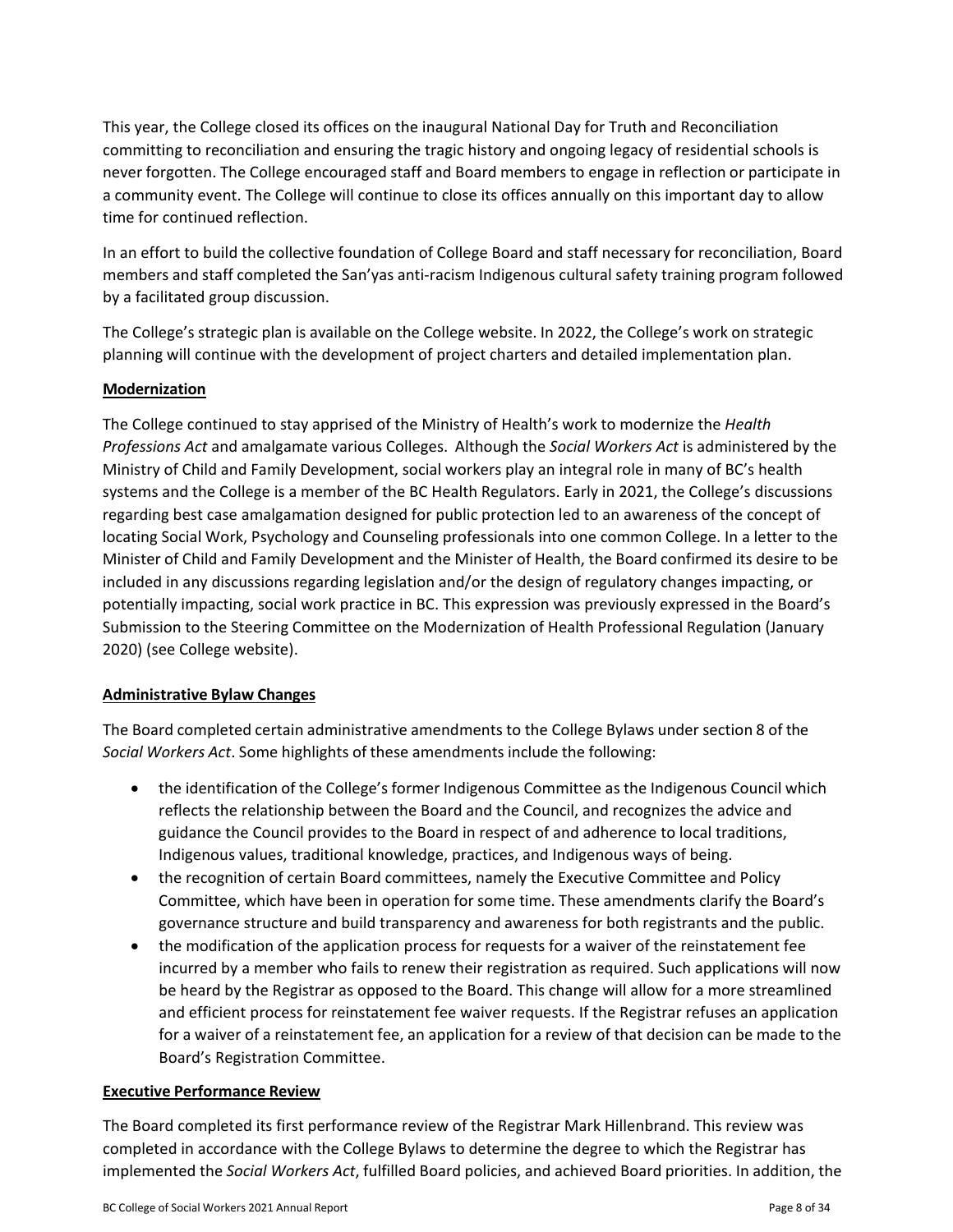review provided an opportunity to provide appropriate feedback to the Registrar to ensure high level leadership capability. As part of the process, an external consultant was engaged to collate the data collected to ensure honest feedback and the positive use of information.

Feedback was sought from all Board members, Board committee chairs, the Registrar, the staff leadership team, and selected social work community leaders through a detailed evaluation survey, and all College employees (other than the College leadership team) through a satisfaction survey.

The performance review process was successfully completed, and a high level of participation achieved. The College is grateful to the Registrar for his ongoing leadership and overall organizational performance.

In conclusion, I express my appreciation to the College Board members, Board Committee members, and staff for their ongoing commitment and engagement in the work of the College. As we move into 2022, the Board remains committed to advancing the College's strategic priorities recognizing its duty to serve and protect the public, and exercise its powers and undertake its responsibilities in the public interest.

Respectfully,

Denese Espeut-Post, LLB Chair of the Board BC College of Social Workers

# **Registrar's Report**

I am honored to submit this report as the Registrar and CEO of the British Columbia College of Social Workers. This past year, 2021 was again significantly impacted by the COVID-19 worldwide pandemic. The pandemic continued to present challenges to the work of the College. I am humbled to recognize the selfless dedication of the staff, Board and Committee members. Their combined efforts ensured that for another year the work of the College continued uninterrupted by the impact of a worldwide pandemic. I extend positive thoughts to all those who have been impacted by COVID-19 and condolences to all who have lost loved ones to this pandemic.

The College continues to protect the public by successfully carrying out the responsibilities and duties of the *Social Workers Act*. These responsibilities and duties include setting standards for the Registration of Social Workers, establishing a Quality Assurance Program, establishing Standards of Practice and investigating and addressing complaints.

In 2021 staff, Board members and Committee members collaborated on many important projects.

These projects included:

- Board of Directors identified the 2021-2025 Strategic Priorities
	- o Strengthen Board Capacity
	- o Public Protection
	- o Indigenous Initiatives & Relations
	- o Cultural Safety, Cultural Humility & Anti-Racism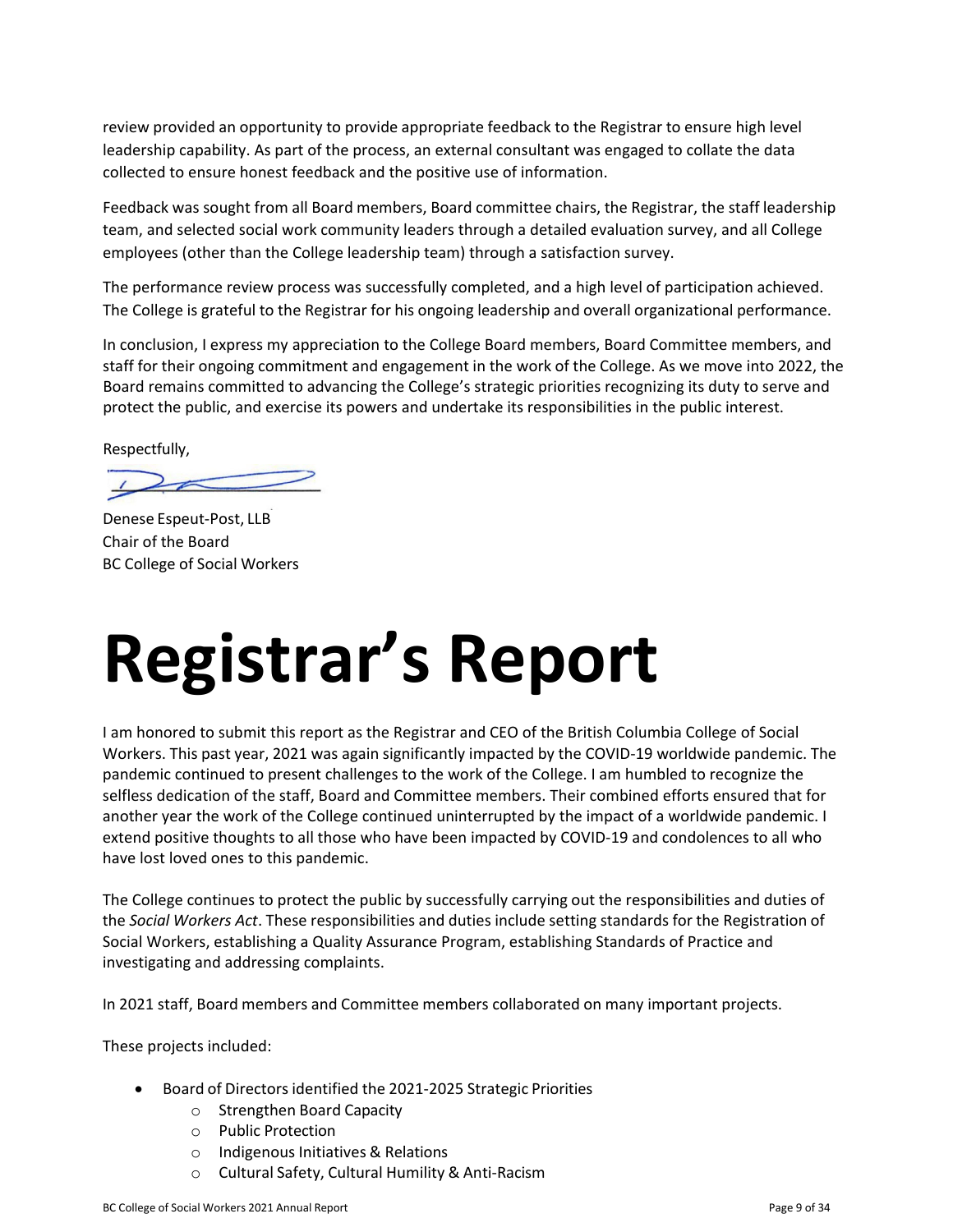- The Quality Assurance Committee proposed an update to its terms of reference to set aside committee seats for Indigenous social workers and social workers from equity seeking groups, continued to evaluate and revise the Standards of Practice, conducted the second audit of Continuing Professional Development (CPD) submissions, reacted to the impact of COVID-19 on continuing education opportunities.
- The Finance Committee monitored and provided expertise in the management of College finances. The Finance Committee's budgeting expertise was crucial in planning the additions to staff. The College continues to attract, hire and retain highly qualified social work regulatory professionals.
- The Indigenous Council provided guidance and council to the Board of directors on the College's strategic priority identification project and on the College Bylaw change to identify the College's former Indigenous Committee as the Indigenous Council which reflects the relationship between the Board and the Council and recognizes the advice and guidance the Council provides to the Board in respect of and adherence to local traditions, Indigenous values, traditional knowledge, practices, and Indigenous ways of being.
- The Inquiry Committee continued to investigate, evaluate, and address complaints. The Inquiry Committee's policy sub-committee continued to update and revise Inquiry policies and procedures.
- The Registration Committee briefed the Board on the need to address electronic social work practice across provincial lines, researched and clarified qualification requirements for the Clinical class of registration and monitored a 48% increase in applications received by the College's registration department.
- Operational capacity was strengthened through the addition of staff to the Inquiry and Registration Departments. Professional Practice and Indigenous Relations & Initiatives job descriptions have been written, approved and positions posted.

In 2021 the College acted on its commitment to be an anti-racism professional regulatory College. The College's anti-racist efforts are grounded in striving to be anti-racist as defined in the report *In Plain Sight: Addressing Indigenous-specific Racism and Discrimination in BC Health Care* (December, 2020). The *In Plain Sight* report calls on us all to be anti-racist by actively identifying, challenging, preventing, eliminating, and changing the values, structures, policies, programs, practices, and behaviors that perpetuate racism. It is more than just being "not racist" but involves taking action to create conditions of greater inclusion, equality and justice.

I am pleased to recognize that the Association of Social Work Boards (ASWB) presented Hoon Kim the 2021 Glenda McDonald Board Administrator Award. The award is named in memory of Glenda McDonald, longtime Executive Director and Registrar of the Ontario College of Social Workers and Social Service Workers and ASWB volunteer. The award recognizes regulatory administrators who are committed to:

- Promoting the ethical, responsible, and effective functioning of an ASWB member Board/college.
- Facilitating a fair, efficient, and responsible process for legal regulation in a member jurisdiction or on behalf of an ASWB member Board/college.
- Educating the public and the profession on legal regulation.

The award recognized Hoon's extensive work with the BC College of Social Workers and highlighted the many ways he has used his understanding and knowledge of the rules, standards, and procedures to support the work of the College. The award's nomination described and appreciated Hoon's pleasant demeanor, calm and collected attitude, ability to positively engage his coworkers and unfailing dedication to his regulatory duties.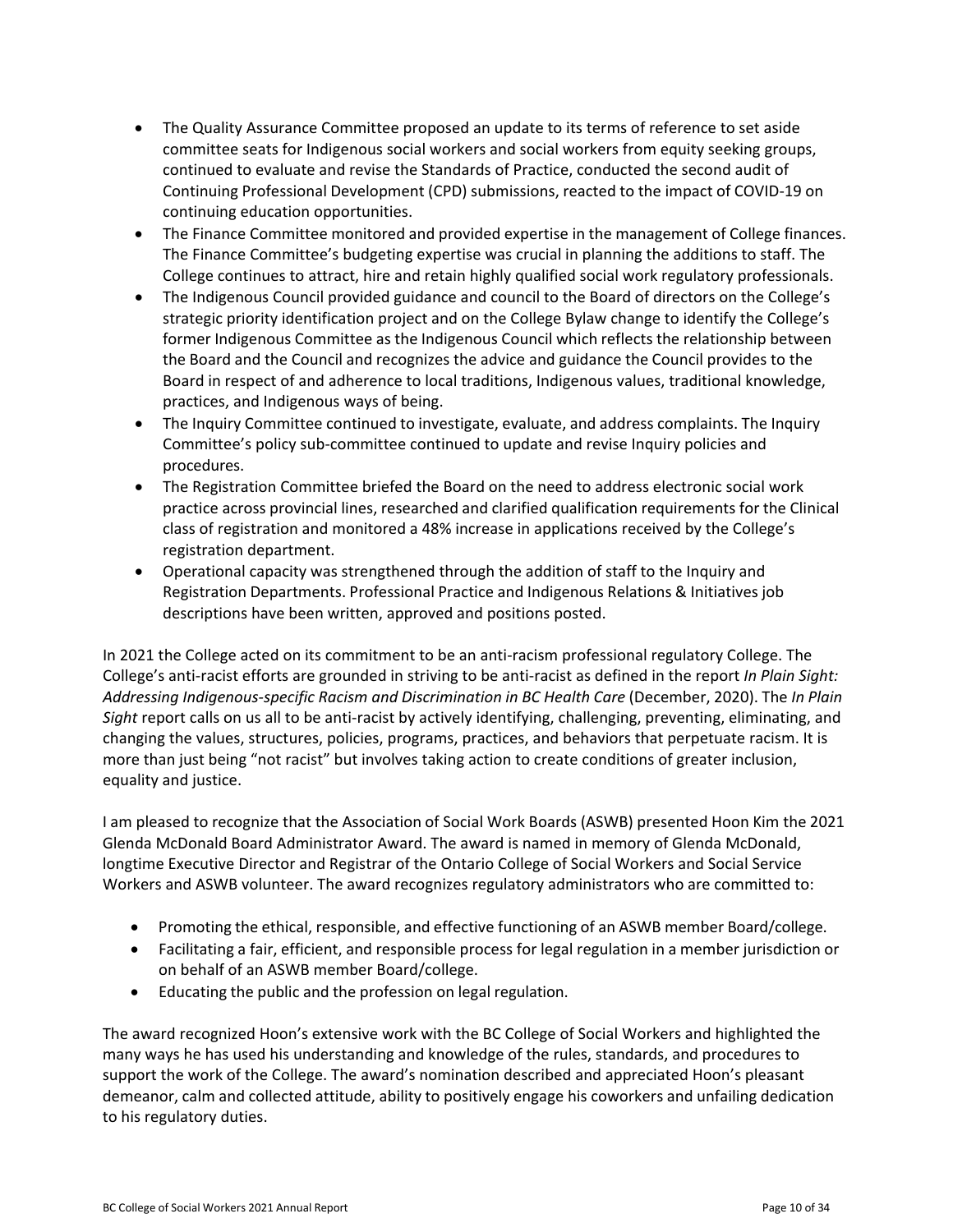Looking forward to 2022, my focus and leadership direction will continue to be on protecting the public of British Columbia through the implementation of professional social worker regulation outlined in the *Social Workers Act*. Priority areas of focus will include:

- The continued strengthening of the operational capacity of the College
- Implementing best practices to decolonize and dismantle systemic racism
- Enhancing public protection through registration bylaw modernization

Please feel free to contact me at the College. I welcome feedback and value any opportunity to answer questions and to provide information about the College, its mandate of public protection and the professional regulation of social workers.

Mary Brondenburgh

Mark J. Hillenbrand, MSW, LISW, RCSW Registrar – CEO BC College of Social Workers

# **Registration Committee**

### **Committee Members in alphabetical order:**

Ann Joseph, RSW Connie Kaweesi (Chair), RCSW Allison Mounsey, RCSW Christina Rodrigues, RSW Hanna Scrivens, RSW Tamana Shahsamand, RSW Ivyline Williams, RSW Hoon Kim, JD, Manager, Registration Services, Staff Support

The Registration Committee is tasked with reviewing registration decisions under section 14 of the *Social Workers Act* and S. 49 of the Bylaws. The Committee may also make recommendations to the Board about new registration policies. The Committee consists of five members appointed by the Board but not all are required to be Board Members.

### Registration decisions in 2021:

- 756 registrations were granted, of which:
	- o 560 were in the Full class
	- $\circ$  10 were in the Clinical class
	- o 64 in the Provisional class
	- o 122 in the Temporary class
- 65 applications were refused, of which:
	- $\circ$  8 Clinical (RCSW) applicants were refused for not meeting the one or more of the clinical content areas and/or 3,000 hours of post-MSW supervised clinical social work experience
	- $\circ$  8 Clinical (RCSW) applicant was refused registration for failing to pass the applicable licensure exam within the one-year exam authorization period, after making one or more unsuccessful attempts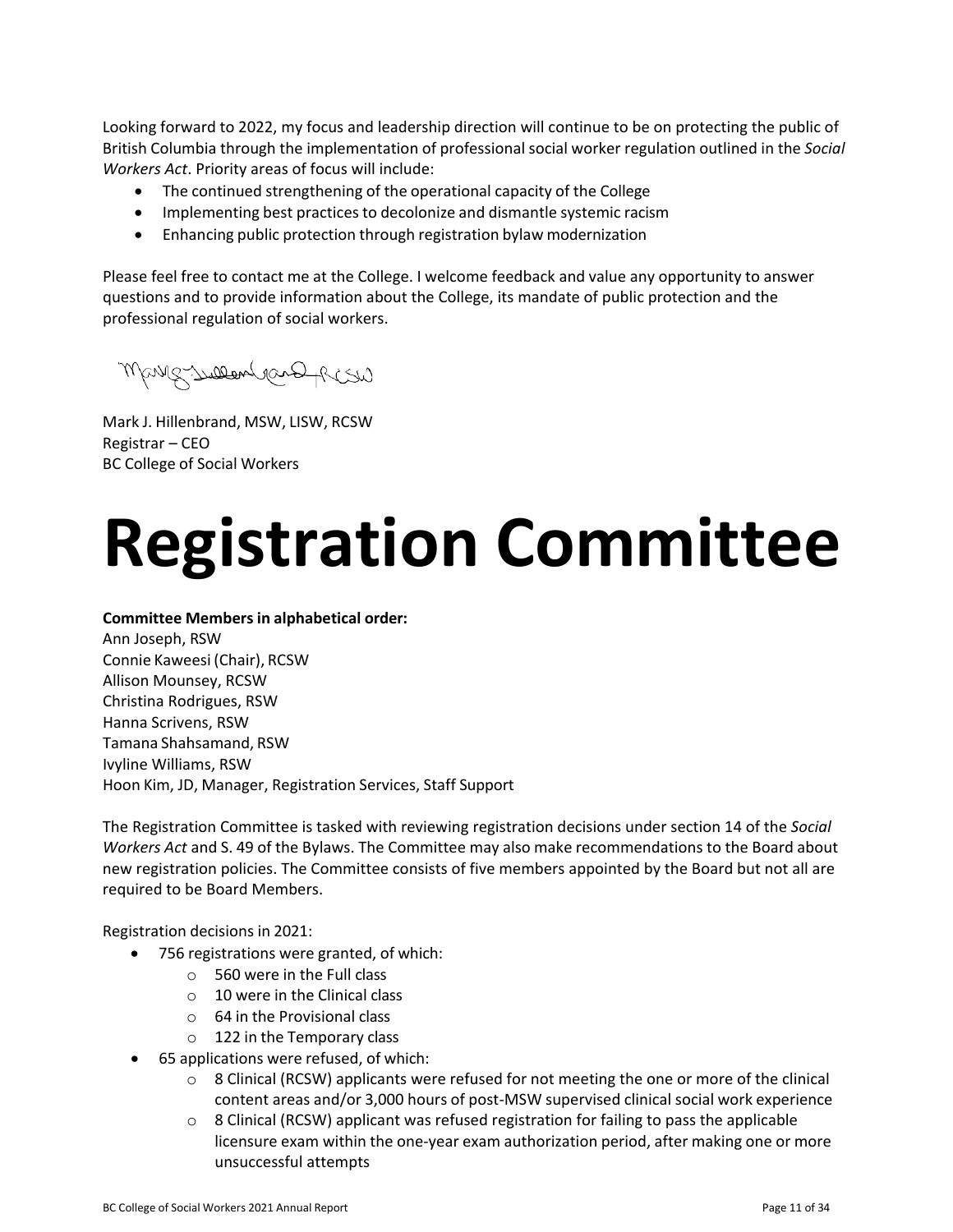- $\circ$  36 Full (RSW) applicants were refused registration for failing to pass the applicable licensure exam within the one-year exam authorization period, after making one or more unsuccessful attempts
- $\circ$  1 international degree applicant was refused due to their international social work degree not being found to be substantially equivalent to a Canadian social work degree
- $\circ$  12 related degree applicants were refused due to their knowledge, skills and abilities from their education and experience not being found to be substantially equivalent to that of a graduate from an accredited social work program in Canada

### **Registration Highlights:**

The Registration Committee met throughout 2021 to discuss registration processes and classes of registration. The ongoing COVID-19 pandemic continued to impact the practice of social work throughout the province and Canada. Public health restrictions on in-person gatherings and a focus on reducing inperson contacts to manage potential exposure to communicable illnesses led to an increased use of technology to deliver social work services. The College experienced an increase in requests from out of province social workers to deliver social work interventions electronically to individuals residing BC.

Registration Committee member Allision Mounsey delivered a briefing to the College Board of directors on the topic of electronic social work practice. Allison Mounsey noted that electronic social work practice has increased since the advent of the pandemic. Electronic social work practice is likely to remain a desired option for many who seek social work services. Electronic social work practice across provincial lines is an evolving regulatory issue. The current situation across Canada is one where provinces are creating provincially independent and specific registrations for electronic social work practice. The Board acknowledged the complexity of inter-jurisdictional electronic social work practice. The Board referred to the Social Workers Act specific jurisdictional authority being limited to the province of BC. The Board returned the issue of electronic social work practice to the Registration Committee with a task of researching the legal issues related to inter-jurisdictional practice and suggesting a class of registration for out of province social workers seeking to deliver social work interventions electronically to individuals residing in BC.

### **Bylaw and Policy developments:**

The Registration Committee continued its work to clarify the qualification requirements for the Clinical class of registration. Currently bylaw 42.(2)(b) defines a requirement for Clinical registration as a "course of study in each of the following clinical content areas: human development and behavior from a biopsychosocial perspective; assessment and diagnosis based on the understanding and use of diagnostic criteria and evidenced-based screening and assessment tools that are standardized and validated; and psychotherapy and clinical practice including evidence-based approaches."

The Registration Committee worked with Alana Prashad, Director of Professional Practice to communicate the College's Clinical class of registration application evaluation process. Alana Prashad published several College Conversation Newsletter articles outlining the Clinical class qualification requirements and options for applicants to strengthen their application packet. On 30-June-2021, Alana Prashad facilitated a webinar focused on the Clinical class application process. The webinar was attended by 200 registered social workers interested in the Clinical class of registration.

Director of Professional Practice, Alana Prashad continued the momentum of the Clinical class of registration modernization project through summer and fall of 2021. Alana Prashad developed a draft Bylaw change to modernize the Clinical class of registration based on Canadian best practice and the Association of Social Work Boards (ASWB) model practice act. The draft Bylaw change is scheduled for legal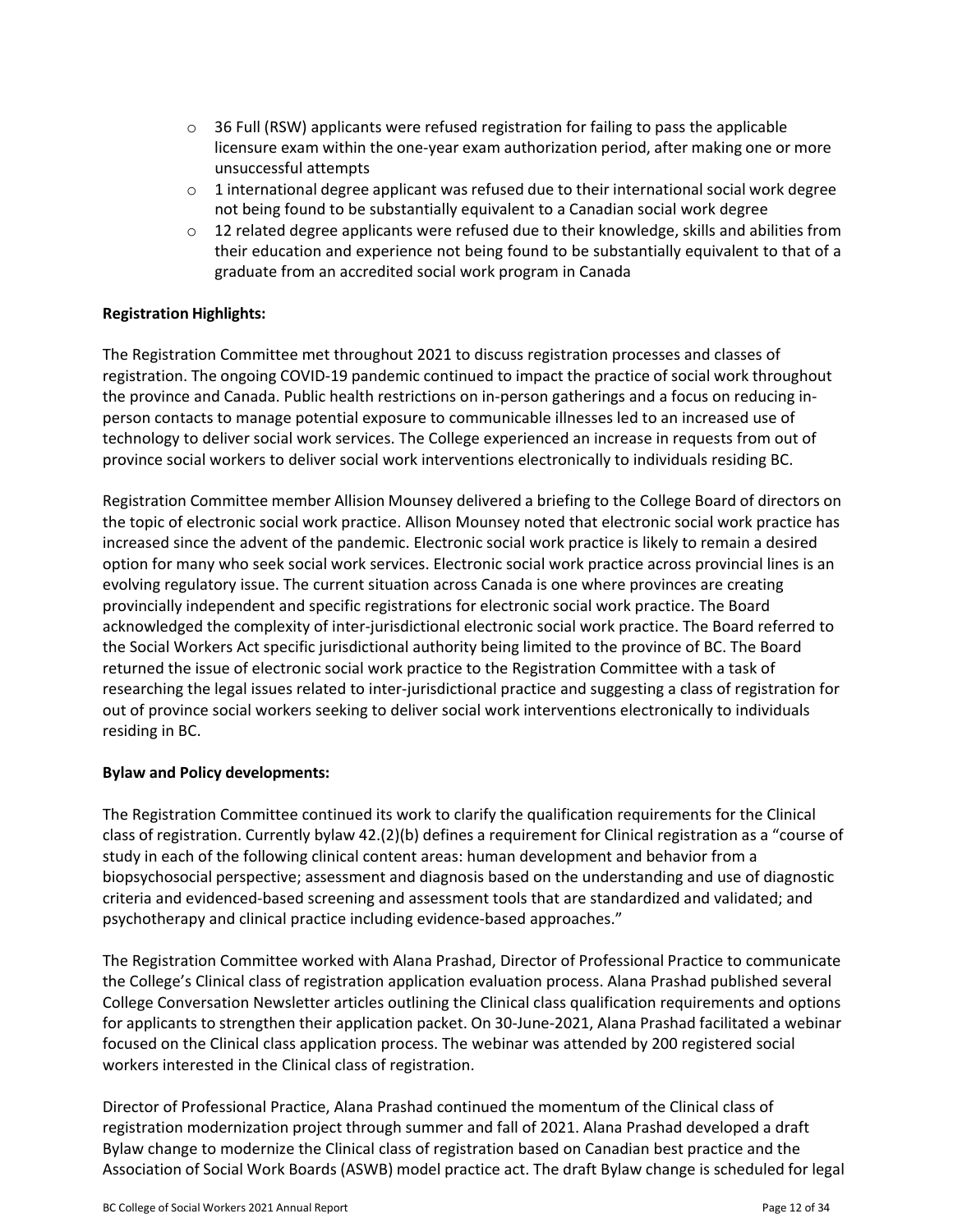review summer 2022 with a target of being included in a fall registration Bylaw change request submission to the Ministry of Children and Family Development.

The Registration Committee monitored an increase in applications received. The College's registration department saw a 48% increase in applications received in 2021 over the previous year in 2020. The Registration Committee expressed appreciation to the College's registration department for responding to the significant workload increase.

### **Review of Registration decisions:**

The Registration Committee received no requests for review of the Registrar's decisions.

#### **Provisional Extension requests:**

The Bylaws allow for a Provisional Registration to be extended for up to one year. The Registration Committee received no requests for extension of Provisional Registration.

#### **Restoration of Registration requests:**

A registrant may apply to be restored to the register as outlined in the *Social Workers Act* section 12(5). The College received 16 requests for restoration to register. The Registrar acting upon guidance provided by the Registration Committee restored 1 registrant to the register and denied 15 requests.

#### **Registration Statistics:**

• 5,476 total registrants on December 31, 2021

### **Total Registrants by Class on December 31, 2021**

|                          | Full (RSW)      | 4,784 |
|--------------------------|-----------------|-------|
|                          | Clinical (RCSW) | 212   |
|                          | Non-practising  | 436   |
|                          | Provisional     |       |
|                          | Temporary       | 37    |
| <b>Total Registrants</b> |                 | 5,476 |

#### New Registrations Granted in 2021

| Full (RSW)                         | 560 |
|------------------------------------|-----|
| Clinical (RCSW)                    | 10  |
| Non-practising                     | 0   |
| Provisional                        | 64  |
| Temporary                          | 122 |
| <b>Total Registrations Granted</b> | 756 |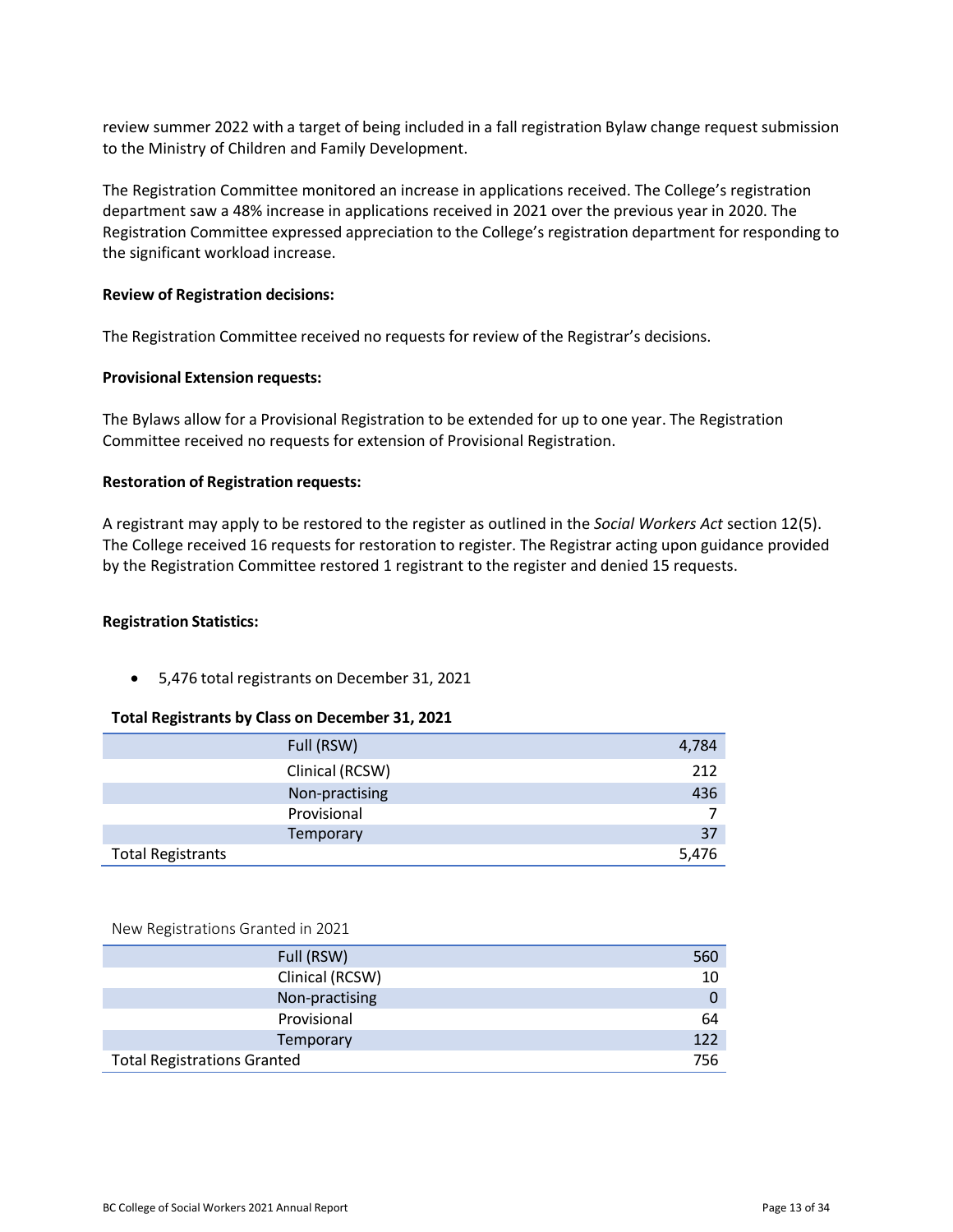

The total number of registrants has increased by 6.6%, or 339 registrants, from December 31, 2020 to December 31, 2021.

# **Inquiry Committee**

Shannon Bender-Bell, RCSW Denese Espeut-Post (Chair), Public Appointee Ann Joseph, RSW Susan Noakes, RSW Christina Rodrigues, RSW Madelaine Kirk, Investigative Counsel, JD, Staff Support

The Inquiry Committee is established by the *Social Workers Act* for the purpose of receiving and investigating complaints about registrants in adherence to the duties and objectives of the College in protecting the public.

As is set out in the *Social Workers Act*, after receiving a complaint, the Registrar has two options. After conducting a preliminary assessment, the Registrar, if authorized by the Board, may dismiss all or part of a complaint or the complaint may be delivered, along with assessment and recommendations to the Inquiry Committee.

After considering the information gathered during the investigation, the Inquiry Committee may take no further action, enter into a Complaint Resolution Agreement in which the registrant agrees to undertake certain remedial actions, or direct the Registrar to issue a formal notice of a Disciplinary Hearing, called a citation. The College may also receive reports from employers or other registrants under section 39 or 40 of the *Act* which sets out a duty to report the conduct of a social worker that involves allegations of physical or significant emotional harm, sexual abuse or exploitation of a client.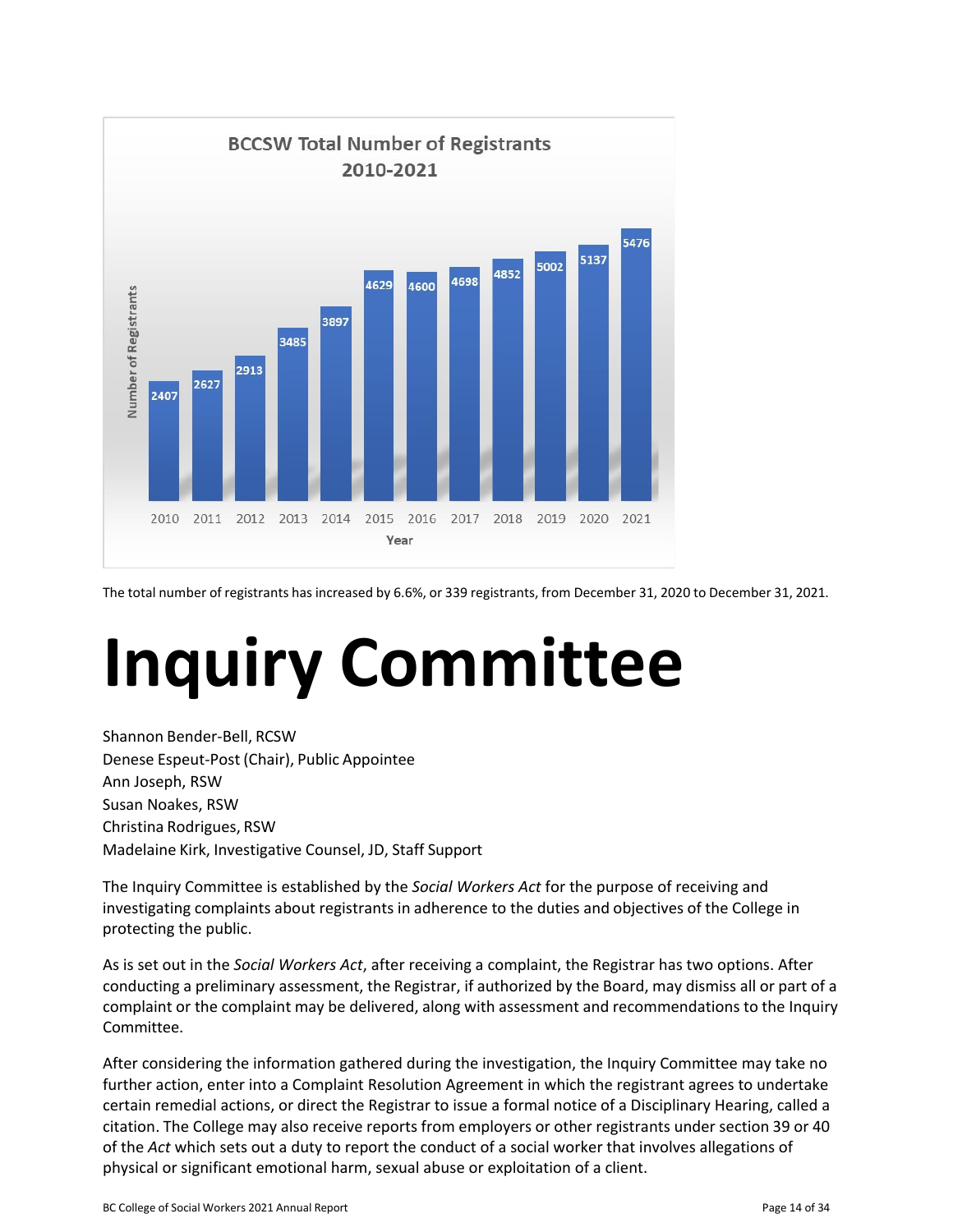When the College receives these reports, they are delivered to the Inquiry Committee and an investigation follows. Finally, the conduct of registrants may be investigated under the Inquiry Committee's own motion.

The Committee held 8 meetings in 2021.

The College opened 30 inquiry files in 2021. This number is up 20% from 2020.

Of these 30 files:

- 2 were dismissed by the Registrar
- 1 was resolved with no further action as the Committee found the social worker's conduct to be satisfactory (closed)
- 0 were resolved through a complaint resolution agreement ("CRA")
- 3 files are under investigation by the Committee
- 24 files are still in the preliminary phase and have not yet been presented to the Committee

A total of 24 files remain active from previous years:

- 2 open and active CRAs, both from 2017
- 6 active investigations from 2019
- 15 active investigations from 2020
- 1 active CRA from 2020

### **Data on Inquiry Files Opened in 2021**

Total number: 30

#### *Table 1 – 2021 Inquiry Files by Outcome*

| Dismissed by Registrar             |    |
|------------------------------------|----|
| Satisfactory conduct               |    |
| CRA (one signed, one unsigned)     |    |
| Still under active investigation   |    |
| Still under preliminary Assessment | 24 |

#### *Table 2- 2021 Inquiry Files by Genesis*

| Complaint                                        | 29 |
|--------------------------------------------------|----|
| Own Motion Investigation - Duty to Report Letter |    |
| Own Motion Investigation - Other source          |    |

#### *Table 3 – Summary of Open Inquiry Files*

| .<br>Files opened in | Open <sup>1</sup> | Open CRA <sup>2</sup> |
|----------------------|-------------------|-----------------------|
| 2021                 | 27                |                       |
| 2020                 | 15                |                       |
| 2019                 | 6                 | υ                     |
| 2018                 | 0                 |                       |
| 2017                 | 0                 |                       |
|                      |                   | Total:51              |

4Open includes: All files on which the IC have not made a final s.27(4) decision, and all files that have been dismissed by the Registrar but are still within the 60 day timeframe for the IC to choose to open an investigation <sup>5</sup> Includes signed CRAs that have outstanding obligations but are not in breach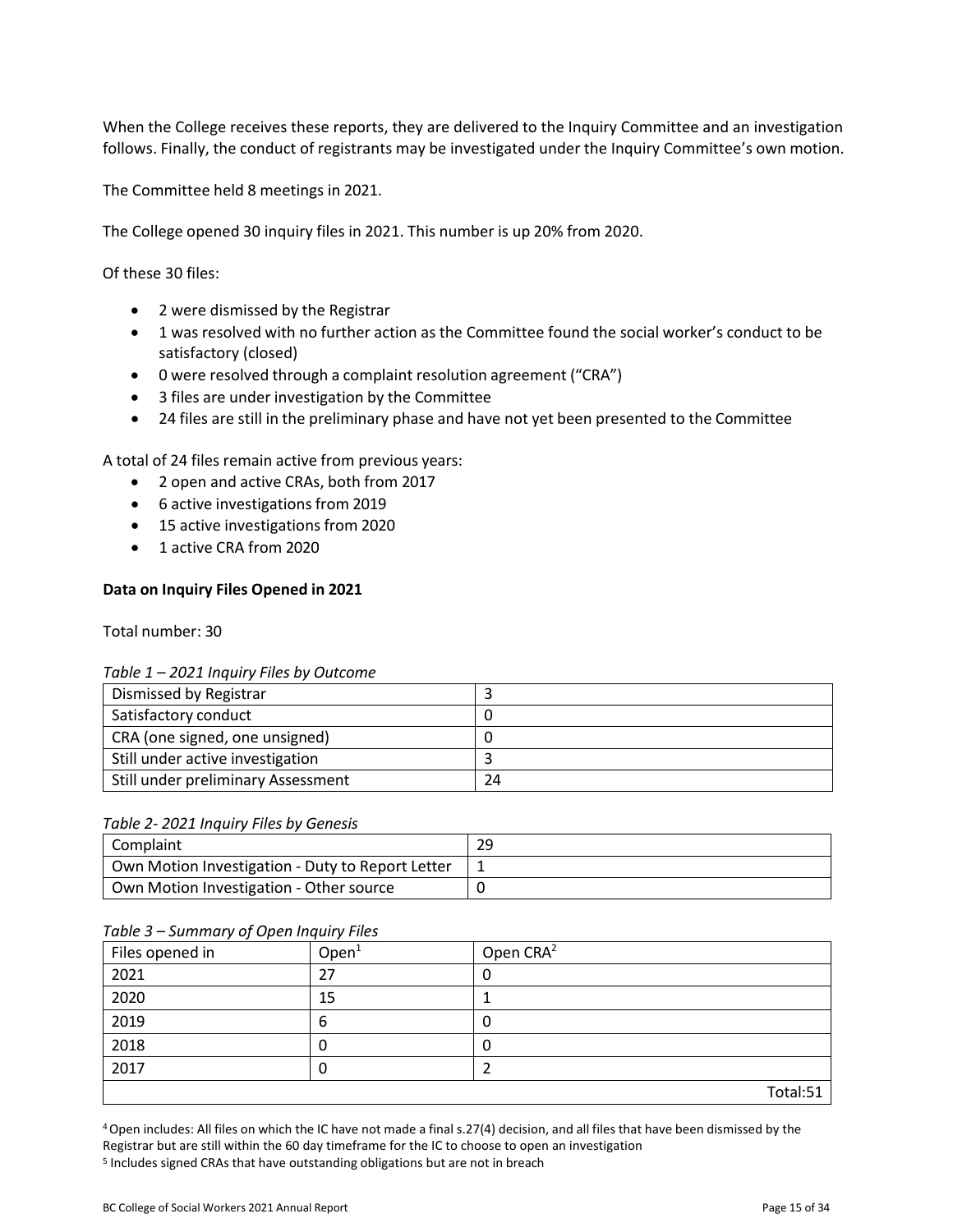# **Discipline Committee**

Sonia Andhi Bilkhu, RSW Arpna Bhullar, RSW Cheney Cloke (Chair), Public Appointee Ellice Daniel, RSW Harvir Dhaliwal, RSW Daniel Gallant, RSW

The Discipline Committee was established by the *Social Workers Act* for the purpose of hearing matters that are subject to citation by the Inquiry Committee. While most complaints before the Inquiry Committee are resolved through remedial measures, there are some circumstances where a Disciplinary Hearing is required. Typically, if the information in a complaint file indicates serious concerns about the behavior or conduct of the registrant that cannot be resolved through remedial action alone, the Inquiry Committee will direct the Registrar to issue a citation or a Hearing by the Discipline Committee.

The Hearing is generally open to the public.

No citations were issued during the 2021 year.

# **Registration Appeals Committee**

Jasbir Hundal, RSW Amenda Kumar, RSW Hardeep Mann, RSW Traci Marriott(Chair), RSW Christina Rodrigues, RSW

The Registration Appeals Committee is established to hear appeals from the Registration Committee in accordance with section 15 of the *Social Workers Act*.

No requests for review were brought to the Registration Appeals Committee in 2021.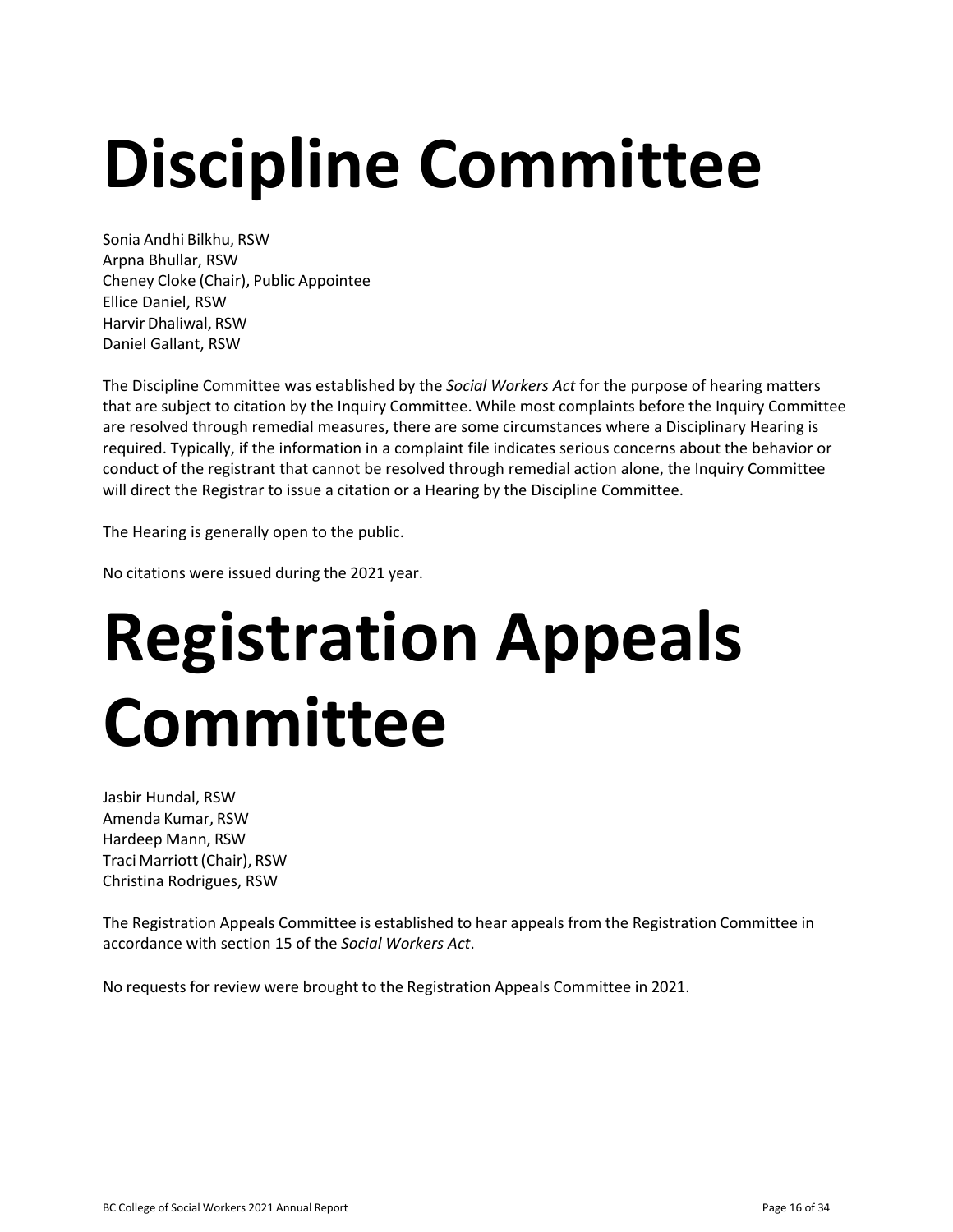# **Quality Assurance Committee**

Lorry-Ann Austin, RSW Antoine Coulombe, RSW David Kealy (Chair), RSW Natalie Lachance, RSW Matthew Marshall, RSW Natalie Shorten, Public Appointee Alana Prashad, BSW, MSW, RSW, Director, Professional Practice, Staff Support

In accordance with the College Bylaws, the Quality Assurance Committee is responsible for the College's standards of practice and the continuing professional development (CPD) quality assurance program. The Committee's purpose is to review the standards of practice so as to enhance the quality of practice and to reduce incompetent, impaired or unethical practice among registrants and to establish and maintain a quality assurance program to promote high standards of practice among registrants.

## Quality Assurance Committee Terms of Reference Update

The Quality Assurance Committee reviewed and proposed updated committee terms of reference. The proposed updates include the creation of Vice-Chair position and the addition of permanent committee member seats for two registrants who self-identify as Indigenous and one registrant who self-identifies as belonging to an equity seeking group. The Quality Assurance Committee acknowledges the College's Board of Directors 2021-2025 Strategic Priorities, specifically the priority that every person within the College will undertake their work in a manner that supports Indigenous Initiatives & Relations and Cultural Safety, Cultural Humility & Anti-Racism practices.

## Standards of Practice Update

The Quality Assurance Committee continued the standards of practice revision and modernization project. The Committee edited and revised the draft standards of practice to be measurable and enforceable. The text of the modernized standards of practice was evaluated through the lens of public protection while ensuring competent and ethical practice. The Committee approved a final draft of the modernized standards of practice text. The draft was reviewed by the College's Investigative Counsel. This final version will undergo review by outside legal counsel. The Committee plans to present the modernized standards of practice to the Board in 2022.

## Continuing Professional Development

The Committee implemented a second audit of registrant CPD submissions. The audit again showed that registrants are committed to self-evaluation, practice improvement and are engaging in quality continuing professional development activities. The Committee developed a process to seek further information and understanding with registrants in the event a registrant submission does not appear to meet the expectations of the program. The Committee acknowledges that continuing professional development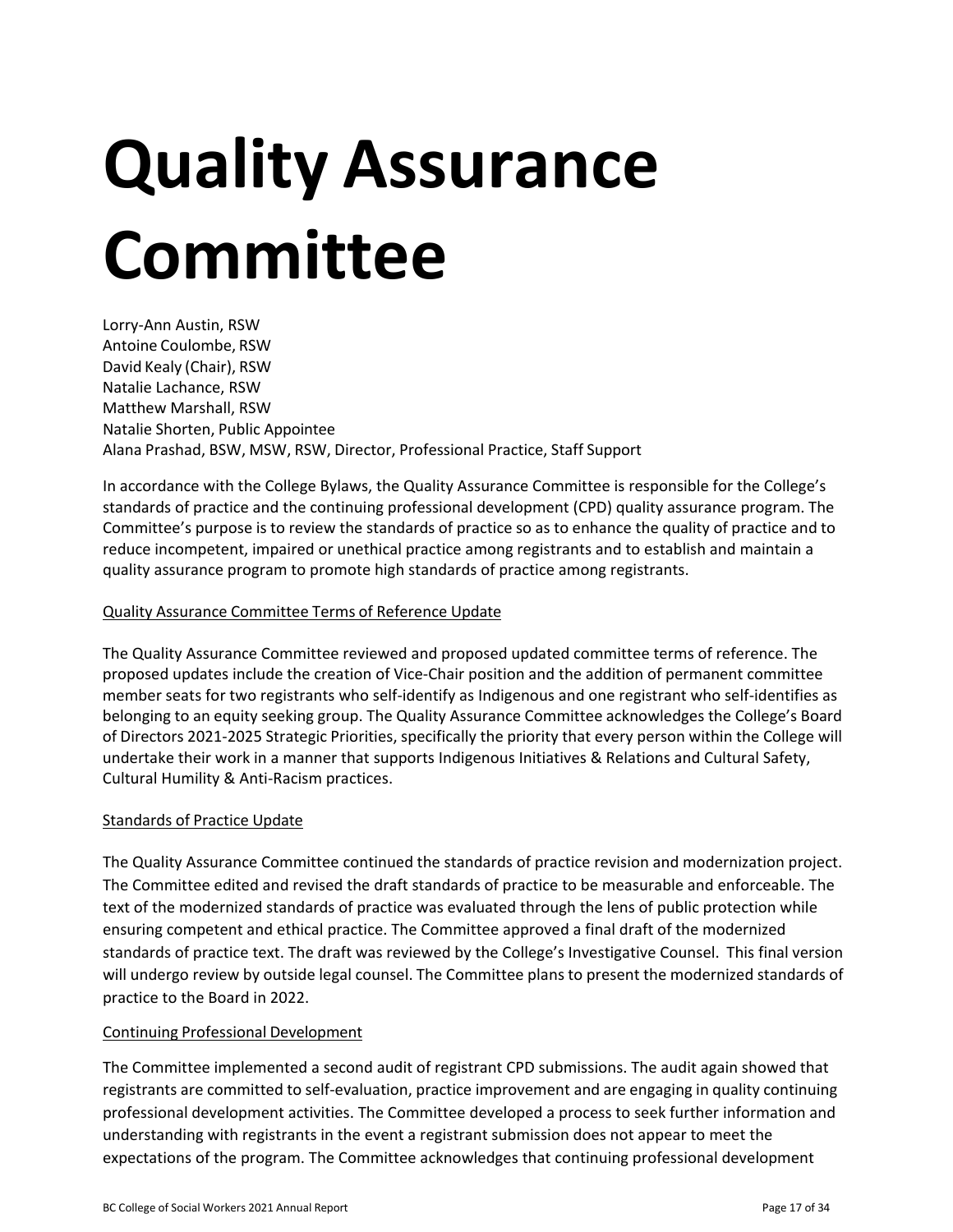programs are unique to each registrant and is committed to working with registrants to achieve continued learning to ensure safe practice.

The Committee is modernizing and updating the College's online registrant CPD submission portal and database. These updates will allow for improved communication of program expectations and auditing efficiencies.

In the fall of 2021, in response to the ongoing COVID-19 pandemic, the Committee extended the COVID-19 revision to CPD requirements that allows for increased recognition of CPD hours obtained by video conference technology and self-study.

### Collaboration with Indigenous Council

In alliance with the College's Board of Directors 2021-2025 Strategic Priorities, specifically the priority that every person within the College will undertake their work in a manner that supports Indigenous Initiatives & Relations and Cultural Safety, Cultural Humility & Anti-Racism practices, the Committee collaborated with the College Indigenous Council. The Committee is reviewing the CPD program requirements for modernization. The Committee is working to establish anti-Indigenous specific racism and anti-racist practice learning CPD hours as a required component of the CPD program. The Committee has a goal of implementing the modernized requirements for the 2022-2023 CPD program cycle.

## **Continuing Professional Development (CPD) Timely Submission Analysis**

Of the 4,859 registrants that were required to submit their CPD by the October 31, 2021, deadline, 4,011 (82.5 %) submitted their CPD on time.

The registration status of the 848 registrants (17.5 %) who missed the deadline was changed to 'Not in Good Standing – CPD' on November 1, 2021.

## **Claims for Continuing Professional Development Waivers**

In 2021, the College received no continuing professional development waivers.

# **Policy Committee**

Sonia Andhi Bilkhu, RSW Ellice Daniel, RSW Denese Espeut-Post (Chair), Public Appointee Ann Joseph, RSW Amy Rosborough, RSW Natalie Shorten, Public Appointee Hoon Kim, JD, Manager, Registration Services, staff support Madelaine Kirk, JD, Inquiry Counsel, staff support Mark Hillenbrand, MSW, RCSW, Registrar - CEO, staff support Alana Prashad, BSW, MSW, RSW, Director, Professional Practice, staff support

The Policy Committee is established to identify, develop, review, and amend College Board policies and Board procedures as needed.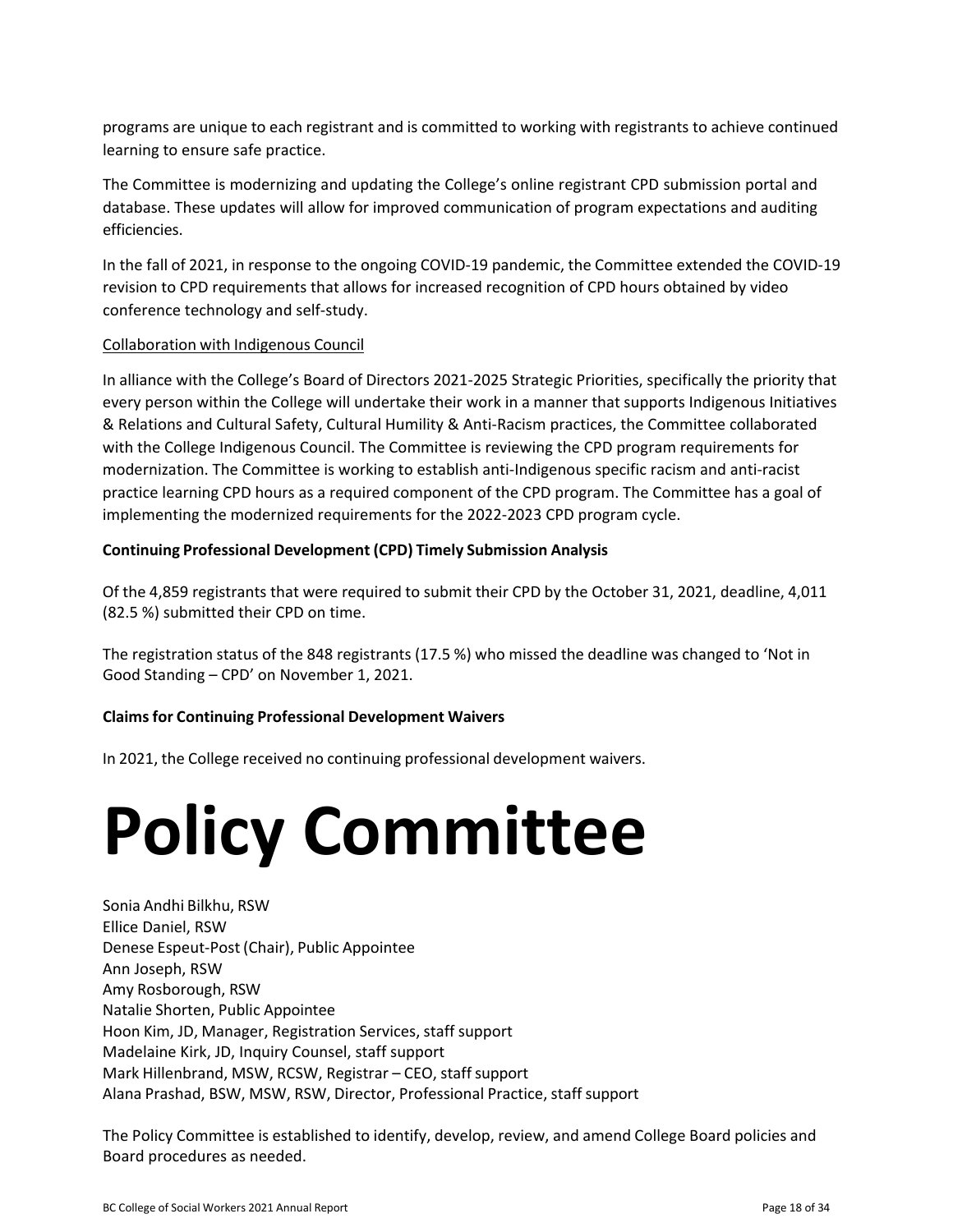The 2021 Policy Committee met 5 times throughout the year.

In 2021, the Policy Committee issued and/or revised the following policies.

- Board Executive Committee Selection Process
- Board Decision Making Process
- Departing Board Member Exit Interview
- Reinstatement Fee Waiver due to Undue Hardship
- Preferred Name on Certificate and Register

Policy Committee Chair, Denese Espeut-Post worked with College staff to review the College's current policy manual. This working group met 5 times throughout the year to identify policies requiring revision and updating. The group also separated policies into three categories: Board, operational and human resources. The upcoming work of the 2022 Policy Committee will be to revise and reissue the identified policies specifically related the Board.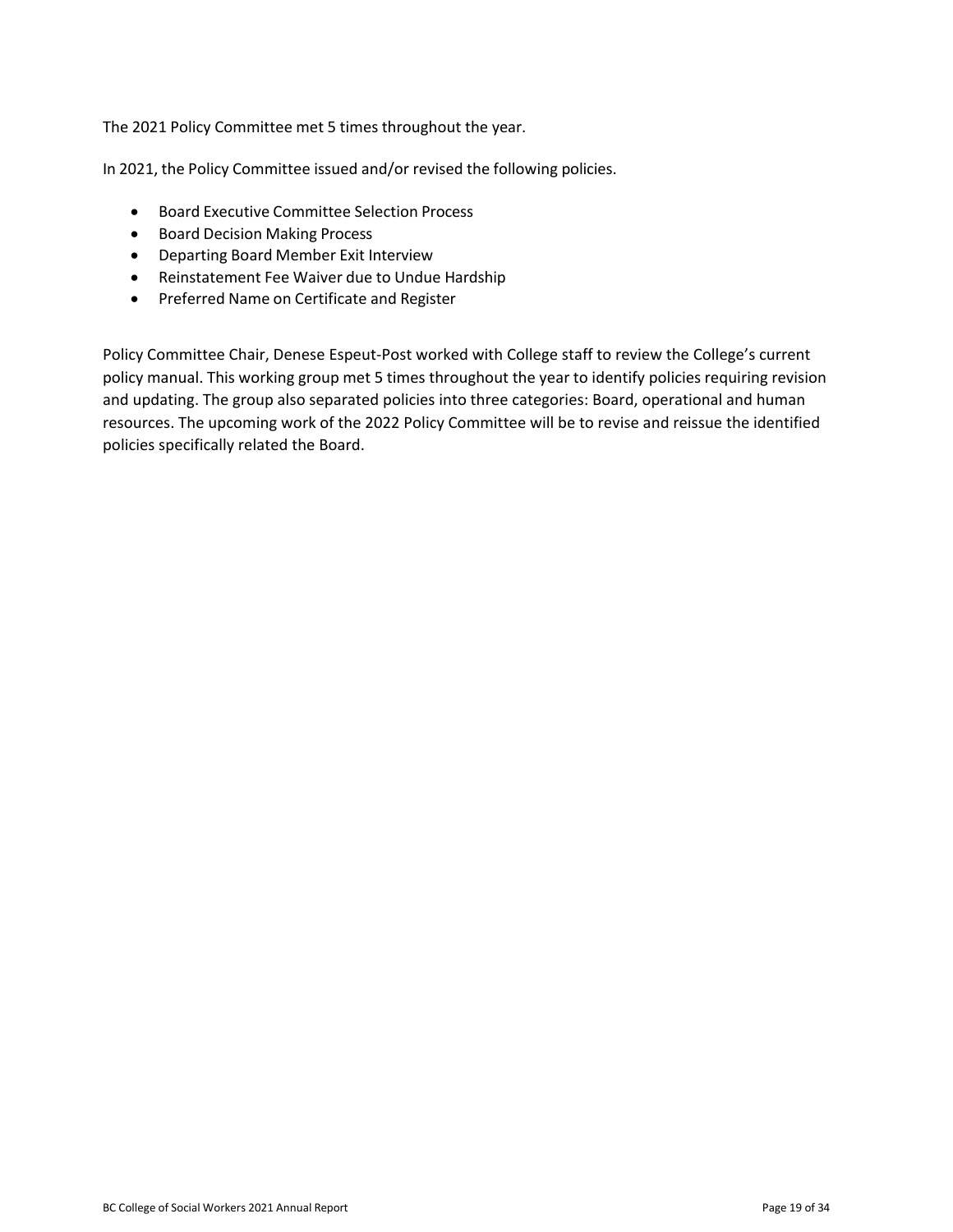# **Indigenous Council**

Lynn Kenoras Duck Chief, RSW Melanie Lansall, RSW Norma Manuel, Indigenous Elder Olivia Palomino Meraz, RSW Amy Rosborough, RSW Wendy Simon, RSW Ferne Strain, RSW Sandra Wilson (Chair), RSW



The 2021 Indigenous Council continued to meet by video conference technology. Although video conferencing allowed many to safely continue meeting during the COVID-19 Pandemic, it was noted that in-person meetings allow a greater depth to personal relationship building. The Indigenous Council expressed a commitment to return to in-depth personal relationship building as soon as safely possible.

2021 Indigenous Council meetings, council and relational development included:

- Providing guidance and council to staff and the board of directors on the College Bylaw change to identify the College's former Indigenous Committee as the Indigenous Council which reflects the relationship between the Board and the Council, and recognizesthe advice and guidance the Council provides to the Board in respect of and adherence to local traditions, Indigenous values, traditional knowledge, practices, and Indigenous ways of being.
- Providing guidance and council to the Board of directors' strategic priority identification project. The Council emphasized the following items as crucial for the College to advance the strategic priorities of Indigenous Initiatives & Relations and Cultural Safety, Cultural Humility & Anti-Racism:
	- o Ensuring Indigenous representation on the College Board of Directors.
	- $\circ$  Implementation of the recommendations identified in the Nashwito Creek report and College initiative *Towards Developing a Respectful Relationship*.
	- $\circ$  Development and hiring of a staff position dedicated to Indigenous Initiatives and Engagement.
	- o Implementation of the regulation specific recommendations identified in the Province's, *In Plain Sight,* investigation into Indigenous-specific racism within the health care system as conducted by Mary Ellen Turpel Lafond.
- The inclusion of an Indigenous Elder at Council meetings continued to be a priority. The Council was grateful that Indigenous Elder Norma Manuel was able to support the 2021 Indigenous Council and provide the opening and closing words to the 2021 BCCSW Annual General Meeting.
- Providing guidance and council to staff and the Board of directors in the drafting of the College's Residential School and Indigenous-Specific Racism statement.
- Providing each other support and relational connection in response to the devastating discoveries of children buried on Residential School grounds.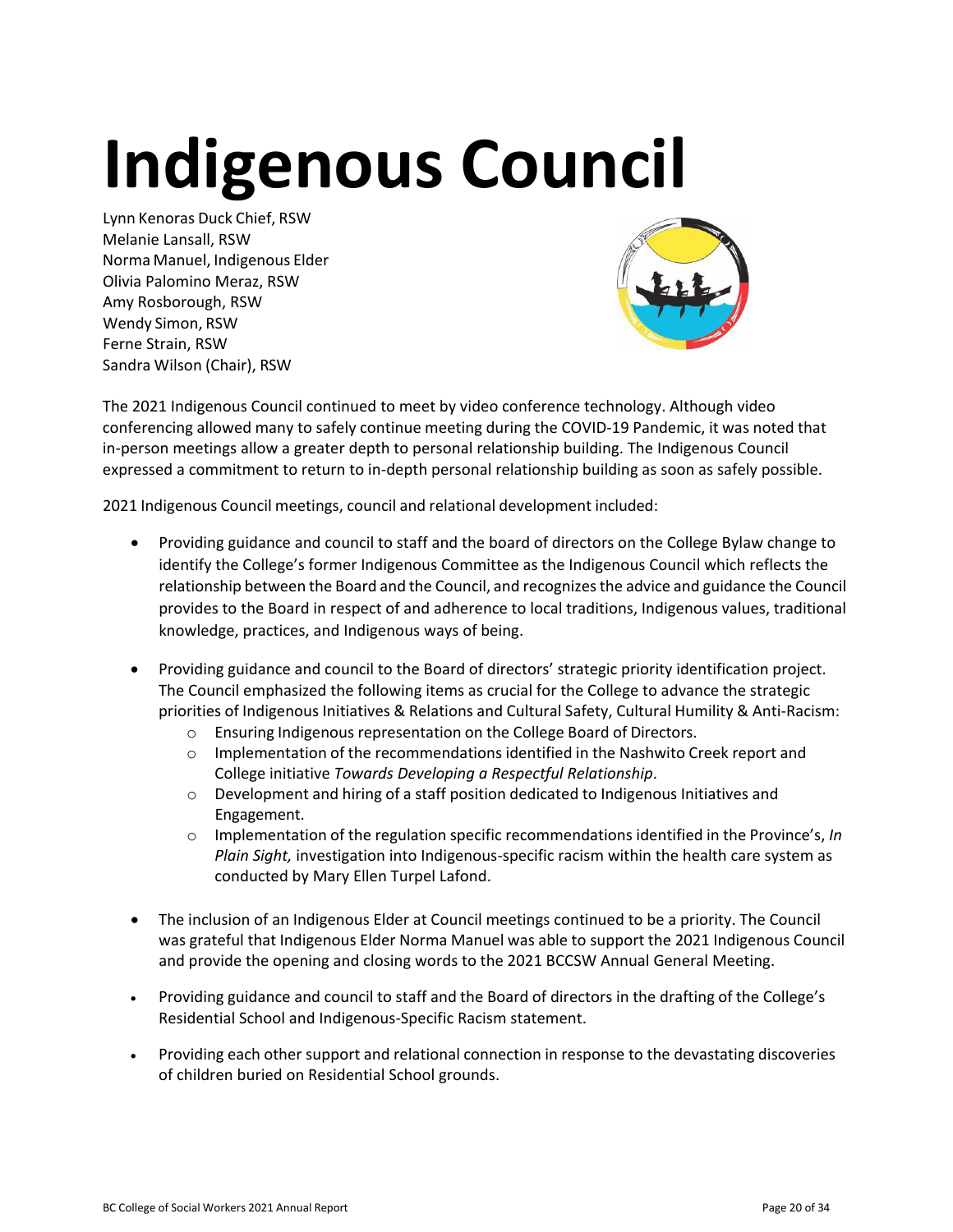# **Finance Committee**

Sonia Andhi Bilkhu, RSW Denese Espeut-Post, Public Appointee Christina Rodrigues, RSW Natalie Shorten (Chair), Public Appointee Sandra Wilson, RSW

The Finance Committee established under BCCSW Bylaw 20, consists of at least three Board Members appointed by the Board in accordance with Bylaw 21 (1-8) and is responsible for:

- (a) Managing the Board's system of Financial Administration, including:
	- (i) Accounting practices and systems, including classification of accounts, internal control and auditing systems;
	- (ii) Financial planning;
	- (iii) Budgetary control;
	- (iv) Ensuring the safekeeping of Board assets, including assets held in Trust;
	- (v) Managing College revenues, including receipt, recording and control of funds and deposit to accounts maintained by the Board;
- (b)Advising the Board on the needs of the Board in regard to Financial Administration, and the financial implications of Board decisions; and
- (c) Developing, establishing and administering, for the approval of the Board, financial policies, and systems and procedures essential to the Financial Administration of the Board.

In 2021, the Finance Committee met 5 times to undertake their normal annual responsibilities to draft a new budget and monitor the annual budget and investments. In addition to this, the Committee completed policy work on:

- Meetings and Education Travel
- Reserve Accounts
- Credit Card authorization

The Committee also supported the Registrar in the evaluation of several possible space leasing options and revised the long-term investment strategies.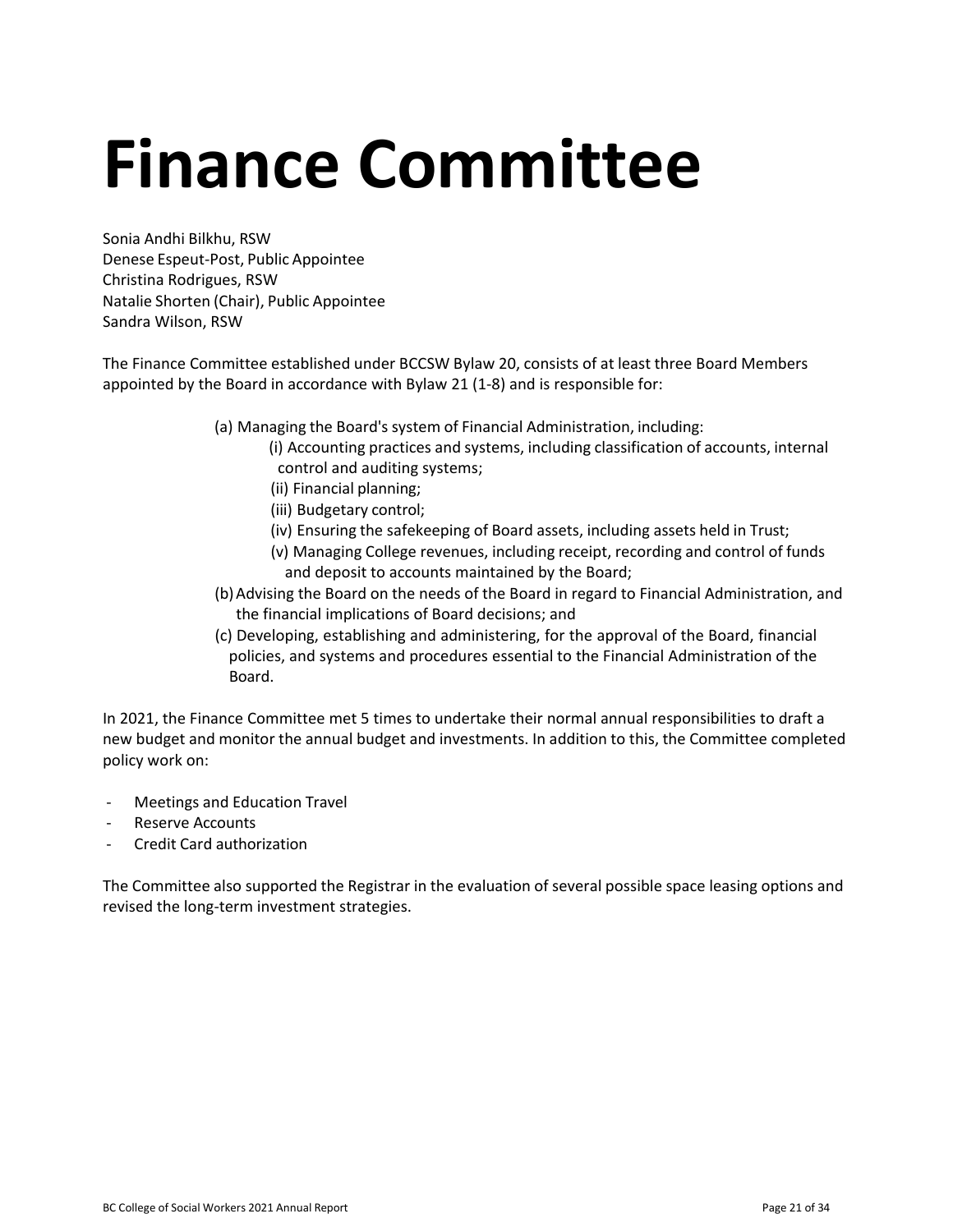**FINANCIAL STATEMENTS December 31, 2021**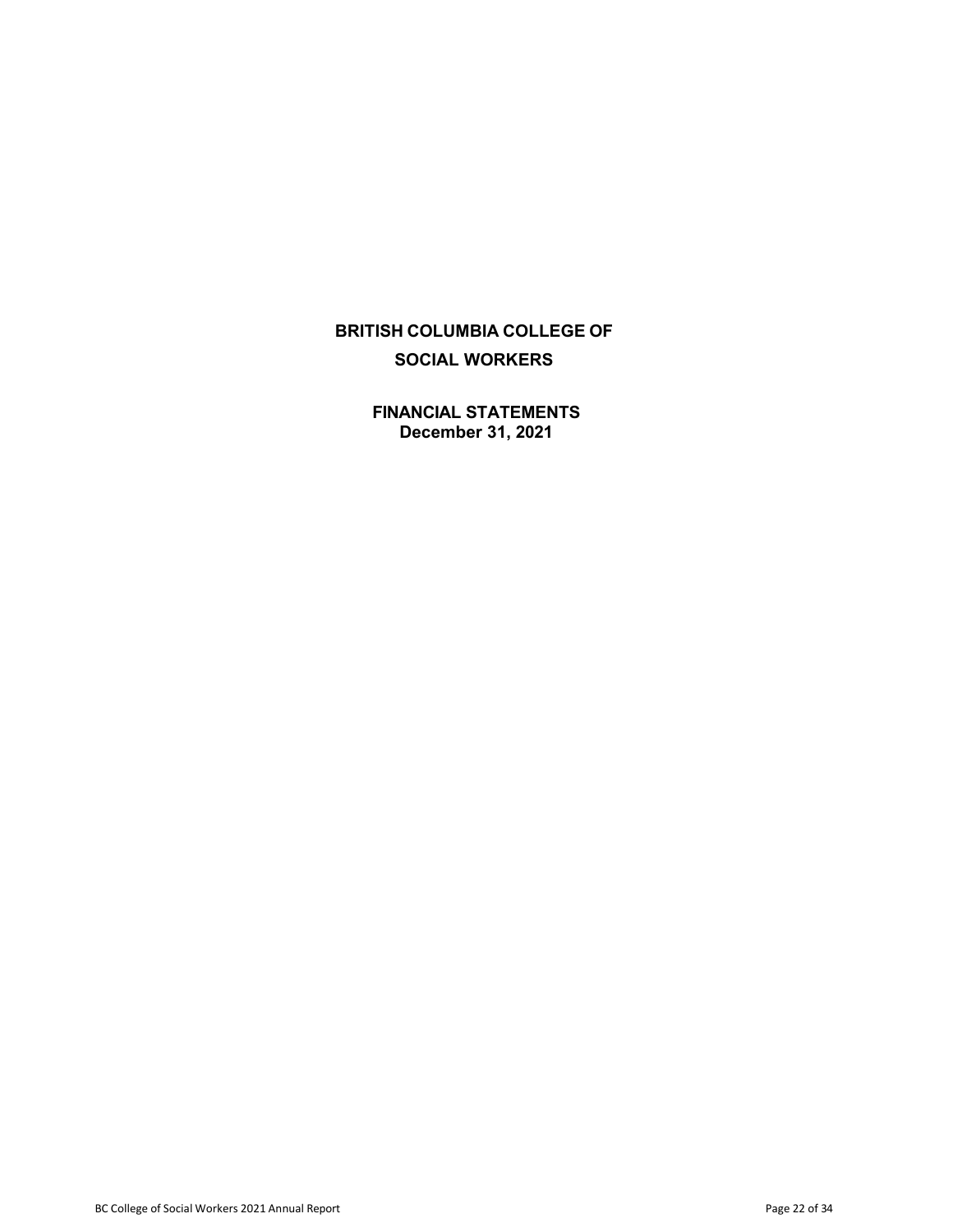## **INDEX TO THE FINANCIAL STATEMENTS December 31, 2021**

|                                        | Page     |
|----------------------------------------|----------|
| Independent Auditor's Report           | $1 - 2$  |
| <b>Statement of Operations</b>         | 3        |
| Statement of Changes in Net Assets     | 4        |
| <b>Statement of Financial Position</b> | 5        |
| <b>Statement of Cash Flows</b>         | 6        |
| Notes to the Financial Statements      | $7 - 11$ |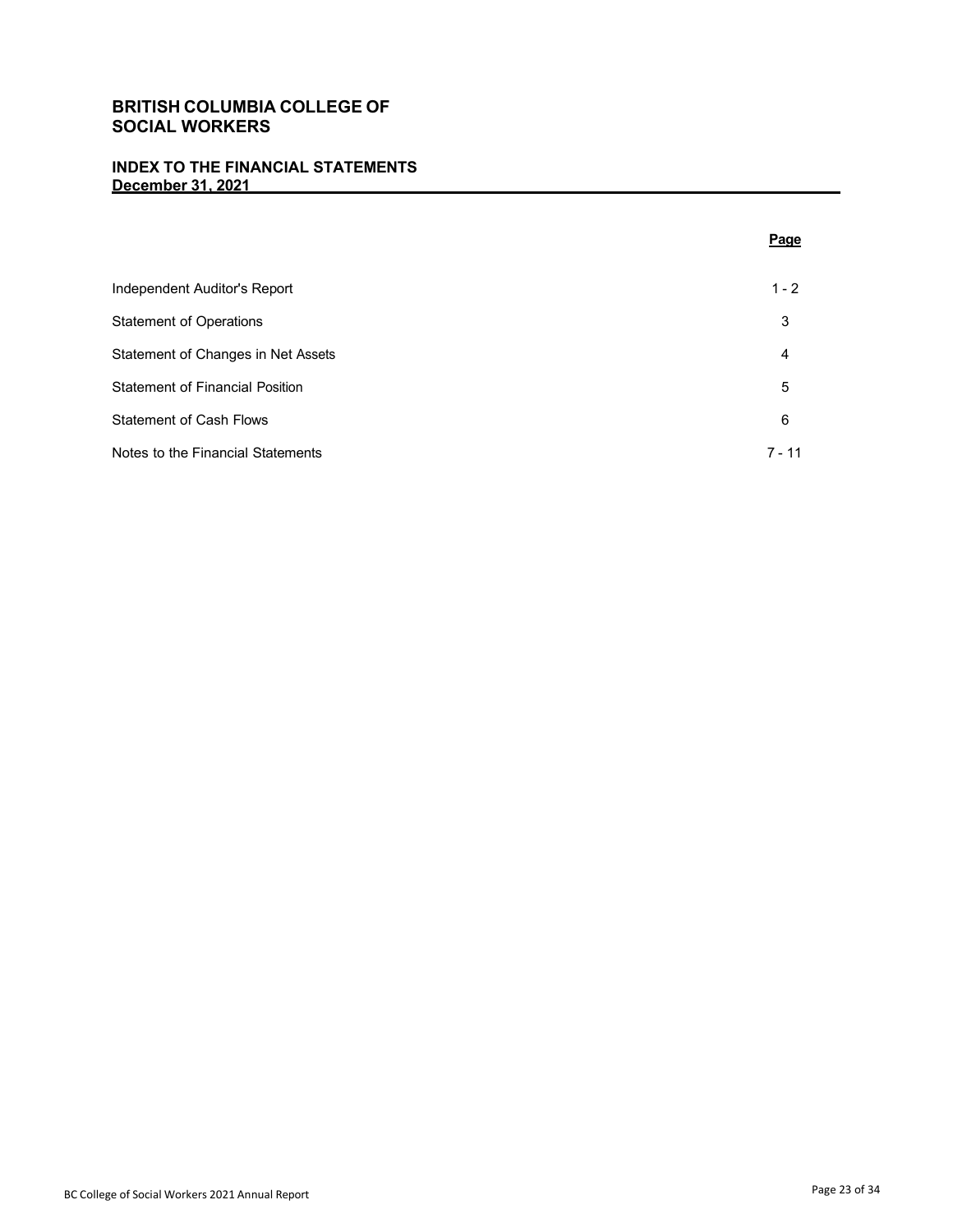#### **ACCOUNTANTS AND BUSINESS ADVISORS**

200 - 2000 West 12th Avenue Vancouver, BC V6J 2G2

T: 604.736.8911 1.866.519.4723 F: 604.736.8915 info@rhncpa.com



### **INDEPENDENT AUDITORS' REPORT**

### TO THE MEMBERS OF BRITISH COLUMBIA COLLEGE OF SOCIAL WORKERS

#### *Report on the Audit of the Financial Statements*

#### *Opinion*

We have audited the financial statements of British Columbia College of Social Workers, which comprise the statement of financial position as at December 31, 2021, and the statement of changes in net assets, statement of operations and statement of cash flows for the year then ended, and notes to the financial statements, including a summary of significant accounting policies.

In our opinion, the accompanying financial statements present fairly, in all material respects, the financial position of the College as at December 31, 2021, and its financial performance and its cash flows for the year then ended in accordance with Canadian accounting standards for not-for-profit organizations ("ASNPO").

#### *Basis for Opinion*

We conducted our audit in accordance with Canadian generally accepted auditing standards. Our responsibilities under those standards are further described in the Auditor's Responsibilities for the Audit of the Financial Statements section of our report. We are independent of the College in accordance with the ethical requirements that are relevant to our audit of the financial statements in Canada, and we have fulfilled our other ethical responsibilities in accordance with these requirements. We believe that the audit evidence we have obtained is sufficient and appropriate to provide a basis for our opinion.

#### *Responsibilities of Management and Those Charged with Governance for the Financial Statements*

Management is responsible for the preparation and fair presentation of the financial statements in accordance with ASNPO, and for such internal control as management determines is necessary to enable the preparation of financial statements that are free from material misstatement, whether due to fraud or error.

In preparing the financial statements, management is responsible for assessing the College's ability to continue as a going concern, disclosing, as applicable, matters related to going concern and using the going concern basis of accounting unless management either intends to liquidate the College or to cease operations, or has no realistic alternative but to do so.

Those charged with governance are responsible for overseeing the College's financial reporting process.

#### *Auditor's Responsibilities for the Audit of the Financial Statements*

Our objectives are to obtain reasonable assurance about whether the financial statements as a whole are free from material misstatement, whether due to fraud or error, and to issue an auditor's report that includes our opinion. Reasonable assurance is a high level of assurance, but is not a guarantee that an audit conducted in accordance with Canadian generally accepted auditing standards will always detect a material misstatement when it exists. Misstatements can arise from fraud or error and are considered material if, individually or in the aggregate, they could reasonably be expected to influence the economic decisions of users taken on the basis of these financial statements. As part of an audit in accordance with Canadian generally accepted auditing standards, we exercise professional judgment and maintain professional skepticism throughout the audit. We also:

 Identify and assess the risks of material misstatement of the financial statements, whether due to fraud or error, design and perform audit procedures responsive to those risks, and obtain audit evidence that is sufficient and appropriate to provide a basis for our opinion. The risk of not detecting a material misstatement resulting from fraud is higher than for one resulting from error, as fraud may involve collusion, forgery, intentional omissions, misrepresentations, or the override of internal control.

1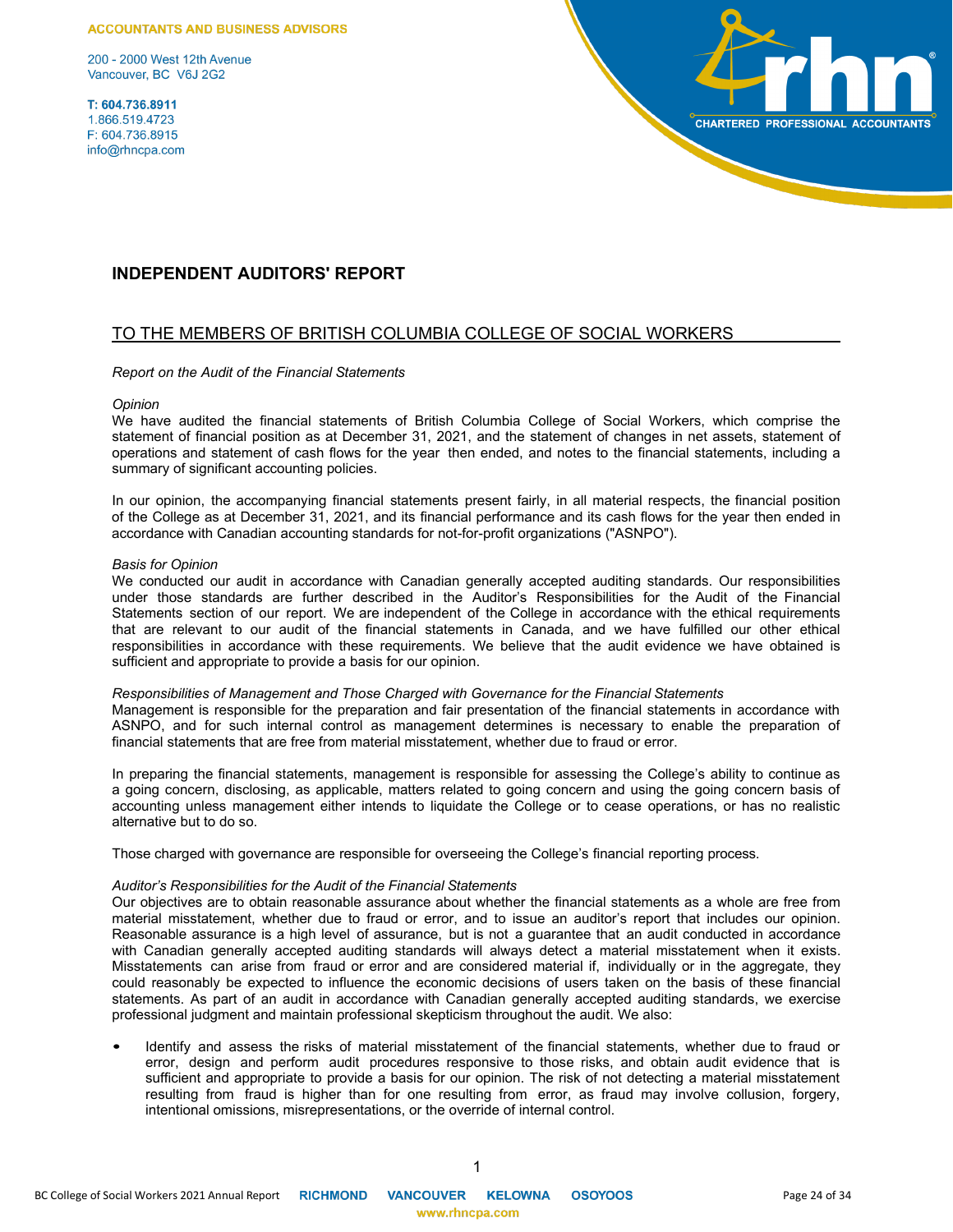

# **INDEPENDENT AUDITORS' REPORT, CONTINUED**

- Obtain an understanding of internal control relevant to the audit in order to design audit procedures that are appropriate in the circumstances, but not for the purpose of expressing an opinion on the effectiveness of the College's internal control.
- Evaluate the appropriateness of accounting policies used and the reasonableness of accounting estimates and related disclosures made by management.
- Conclude on the appropriateness of management's use of the going concern basis of accounting and, based on the audit evidence obtained, whether a material uncertainty exists related to events or conditions that may cast significant doubt on the College's ability to continue as a going concern. If we conclude that a material uncertainty exists, we are required to draw attention in our auditor's report to the related disclosures in the financial statements or, if such disclosures are inadequate, to modify our opinion. Our conclusions are based on the audit evidence obtained up to the date of our auditor's report. However, future events or conditions may cause the College to cease to continue as a going concern.
- Evaluate the overall presentation, structure and content of the financial statements, including the disclosures, and whether the financial statements represent the underlying transactions and events in a manner that achieves fair presentation.

We communicate with those charged with governance regarding, among other matters, the planned scope and timing of the audit and significant audit findings, including any significant deficiencies in internal control that we identify during our audit.

Zeickfurst Nagy Inc.

REID HURST NAGY INC. CHARTERED PROFESSIONAL ACCOUNTANTS

VANCOUVER, B.C. April 26, 2022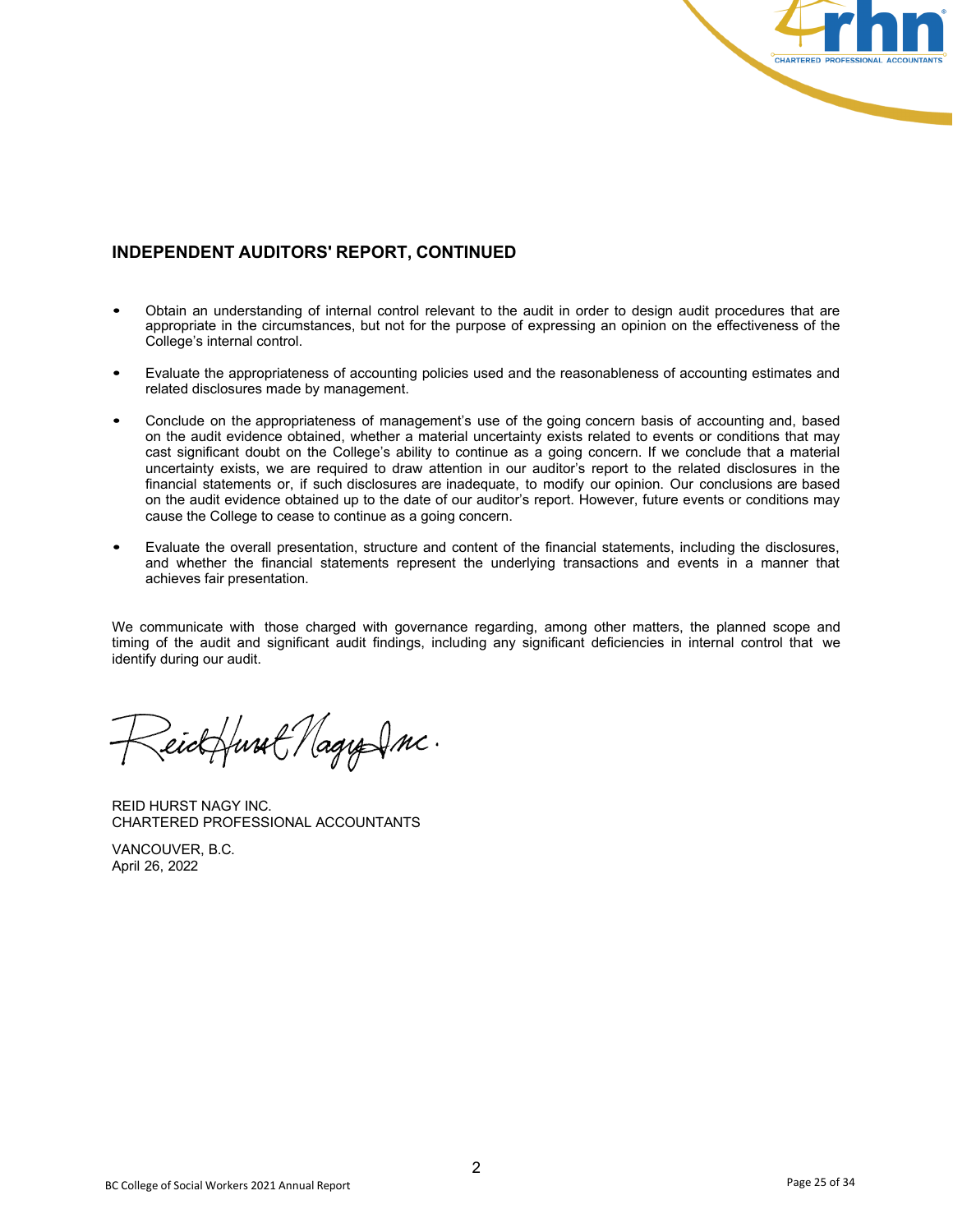# **STATEMENT OF OPERATIONS**

**For the year ended December 31, 2021**

|                                             | 2021      | 2020      |
|---------------------------------------------|-----------|-----------|
|                                             | \$        | \$        |
| <b>REVENUES</b>                             |           |           |
| Renewal fees                                | 1,325,724 | 1,159,309 |
| <b>Registration fees</b>                    | 77,280    | 44,882    |
| Application fees                            | 104,071   | 53,880    |
| Interest and other                          | 16,836    | 12,301    |
|                                             | 1,523,911 | 1,270,372 |
| <b>OPERATING EXPENDITURES</b>               |           |           |
| Bank and credit card charges                | 40,247    | 36,350    |
| Computer support                            | 64,222    | 102,377   |
| Criminal records review program costs       | 64,204    | 31,416    |
| Depreciation                                | 9,867     | 10,298    |
| Director fees                               | 29,520    | 34,752    |
| Indigenous Initiatives                      | 458       | 2,736     |
| Insurance                                   | 9,817     | 8,911     |
| Meeting expenses                            | 3,527     | 9,386     |
| Memberships                                 | 5,831     | 682       |
| Office equipment                            | 5.488     | 6,747     |
| Office supplies                             | 11,584    | 6,987     |
| Printing                                    | 9,628     | 3,234     |
| Professional fees                           | 72,256    | 52,625    |
| Rent                                        | 114,828   | 116,679   |
| Salaries and benefits                       | 737,037   | 605,016   |
| Staff development                           | 12,413    | 441       |
| Standards project                           |           | 121       |
| Telephone and utilities                     | 10,307    | 9,719     |
| Travel and accommodation                    | 26        | 7,376     |
|                                             | 1,201,260 | 1,045,853 |
| <b>EXCESS OF REVENUES OVER EXPENDITURES</b> | 322,651   | 224,519   |

The accompanying Notes are an integral part of these financial statements.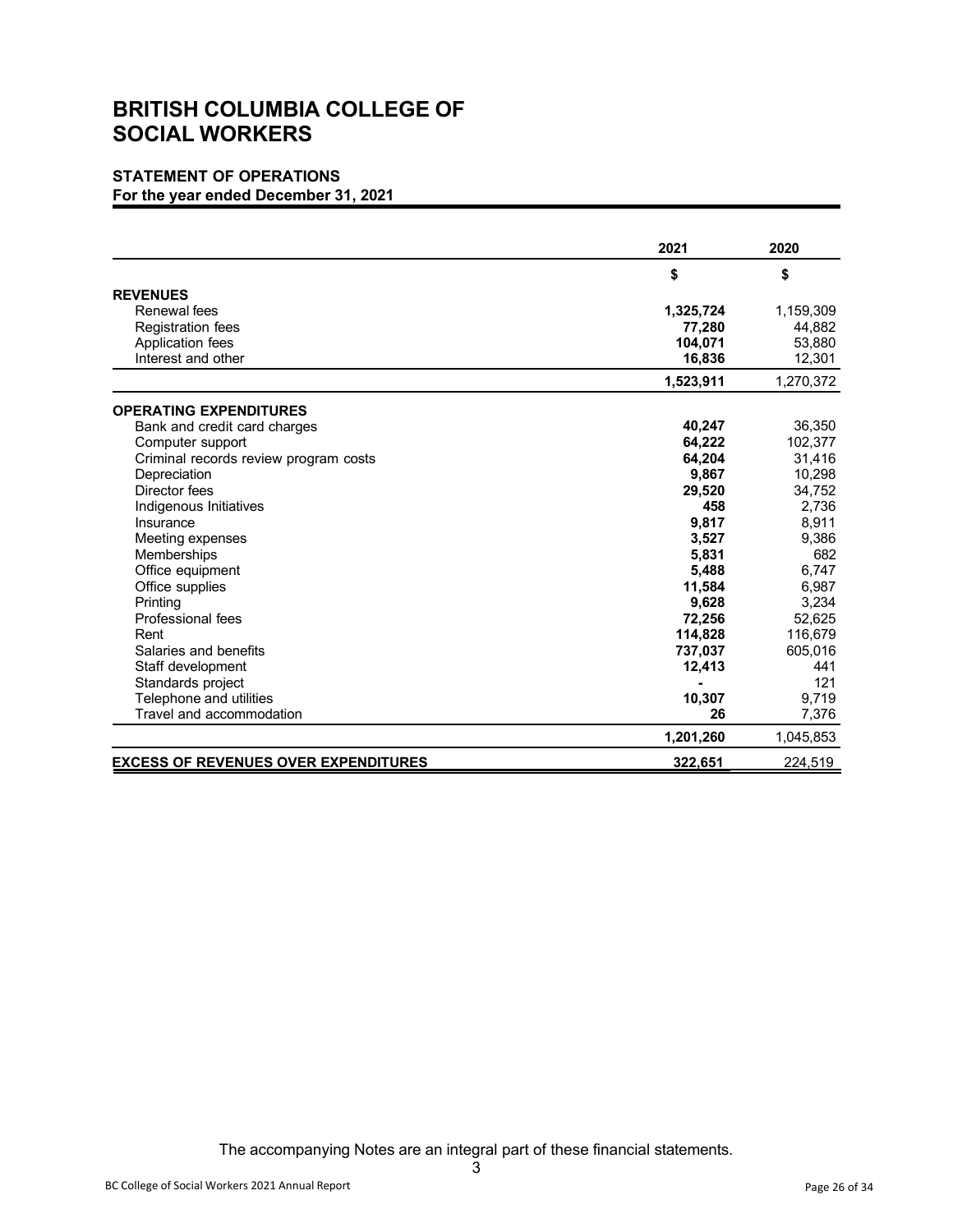# **STATEMENT OF CHANGES IN NET ASSETS**

**For the year ended December 31, 2021**

|                                      | <b>Hearings</b><br><b>Fund</b> | <b>Reserve</b><br><b>Fund</b> | Operating<br><b>Fund</b> | Total<br>2021            | <b>Total</b><br>2020 |
|--------------------------------------|--------------------------------|-------------------------------|--------------------------|--------------------------|----------------------|
|                                      |                                |                               |                          |                          |                      |
| <b>BALANCE, BEGINNING OF YEAR</b>    | 285,549                        | 500,190                       | 1,195,147                | 1,980,886                | .756,367             |
| Excess of revenues over expenditures |                                | $\overline{\phantom{a}}$      | 322.651                  | 322.651                  | 224,519              |
| Inter-fund transfers                 | 1.287                          | 2.128                         | (3, 415)                 | $\overline{\phantom{a}}$ | $\,$ – $\,$          |
| <b>BALANCE, ENDING OF YEAR</b>       | 286.836                        | 502.318                       | 1.514.383                | 2,303,537                | 1.980.886            |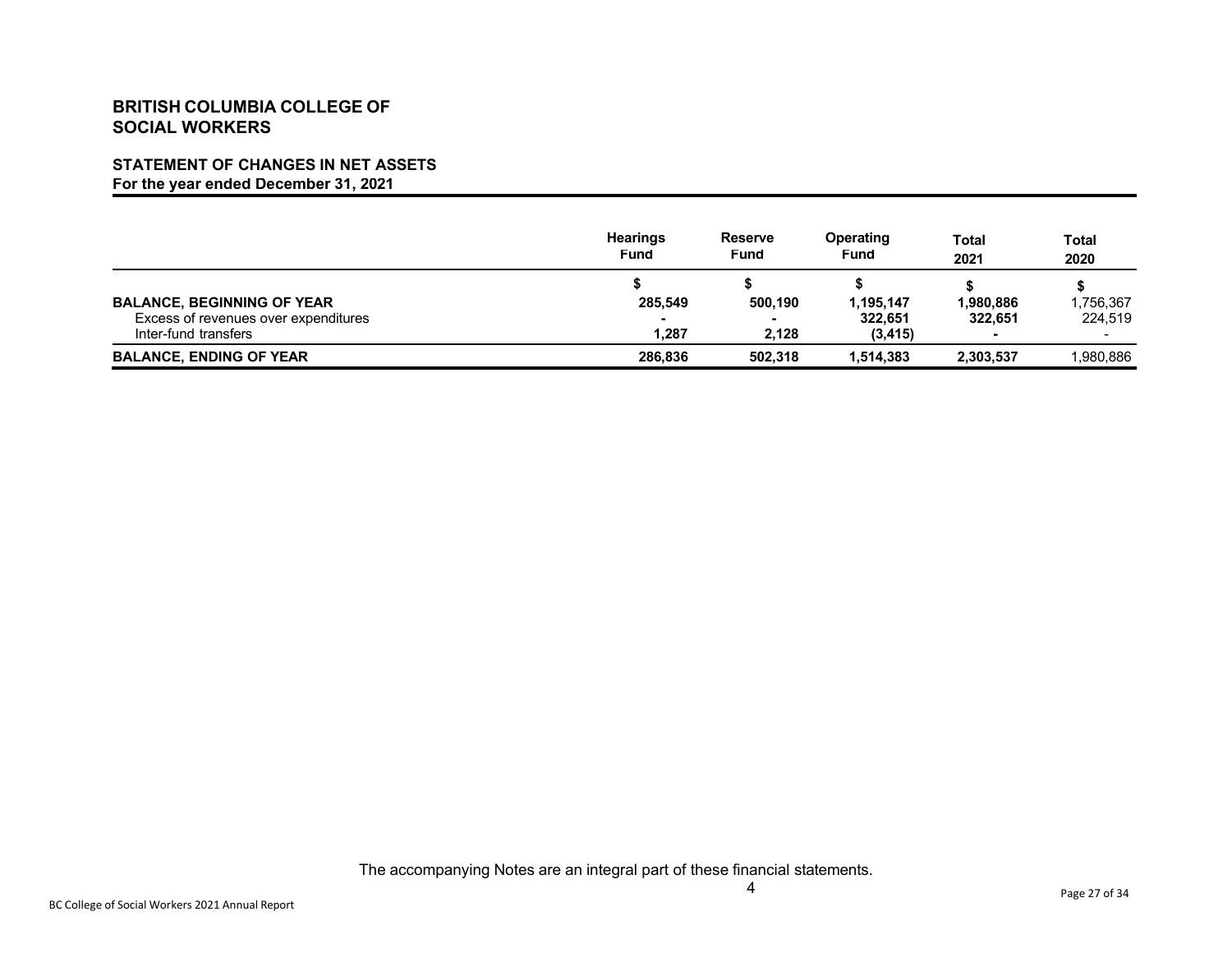# **STATEMENT OF FINANCIAL POSITION December 31, 2021**

|                                          | 2021      | 2020      |
|------------------------------------------|-----------|-----------|
|                                          | \$        | \$        |
| <b>ASSETS</b>                            |           |           |
| <b>CURRENT ASSETS</b>                    |           |           |
| Cash                                     | 386,415   | 550,684   |
| Investments (Note 4)                     | 2,274,522 | 1,739,377 |
| Accounts receivable                      |           | 3,000     |
| Prepaid expenses                         | 16,967    | 13,190    |
|                                          | 2,677,904 | 2,306,251 |
| TANGIBLE CAPITAL ASSETS (Note 5)         | 16,025    | 24,974    |
| <b>SECURITY DEPOSIT</b>                  | 7,359     | 7,359     |
|                                          | 2,701,288 | 2,338,584 |
| <b>LIABILITIES AND NET ASSETS</b>        |           |           |
| <b>CURRENT LIABILITIES</b>               |           |           |
| Accounts payable and accrued liabilities | 32,062    | 27,746    |
| Due to government agencies               | 26,591    | 15,904    |
| Deferred revenue                         | 339,098   | 314,048   |
|                                          | 397,751   | 357,698   |
| <b>NET ASSETS</b>                        | 2,303,537 | 1,980,886 |
|                                          | 2,701,288 | 2,338,584 |

### **Commitments (Note 6)**

Approved on behalf of the Board

Director<sub></sub> **Director** horter  $\cup$ 

The accompanying Notes are an integral part of these financial statements.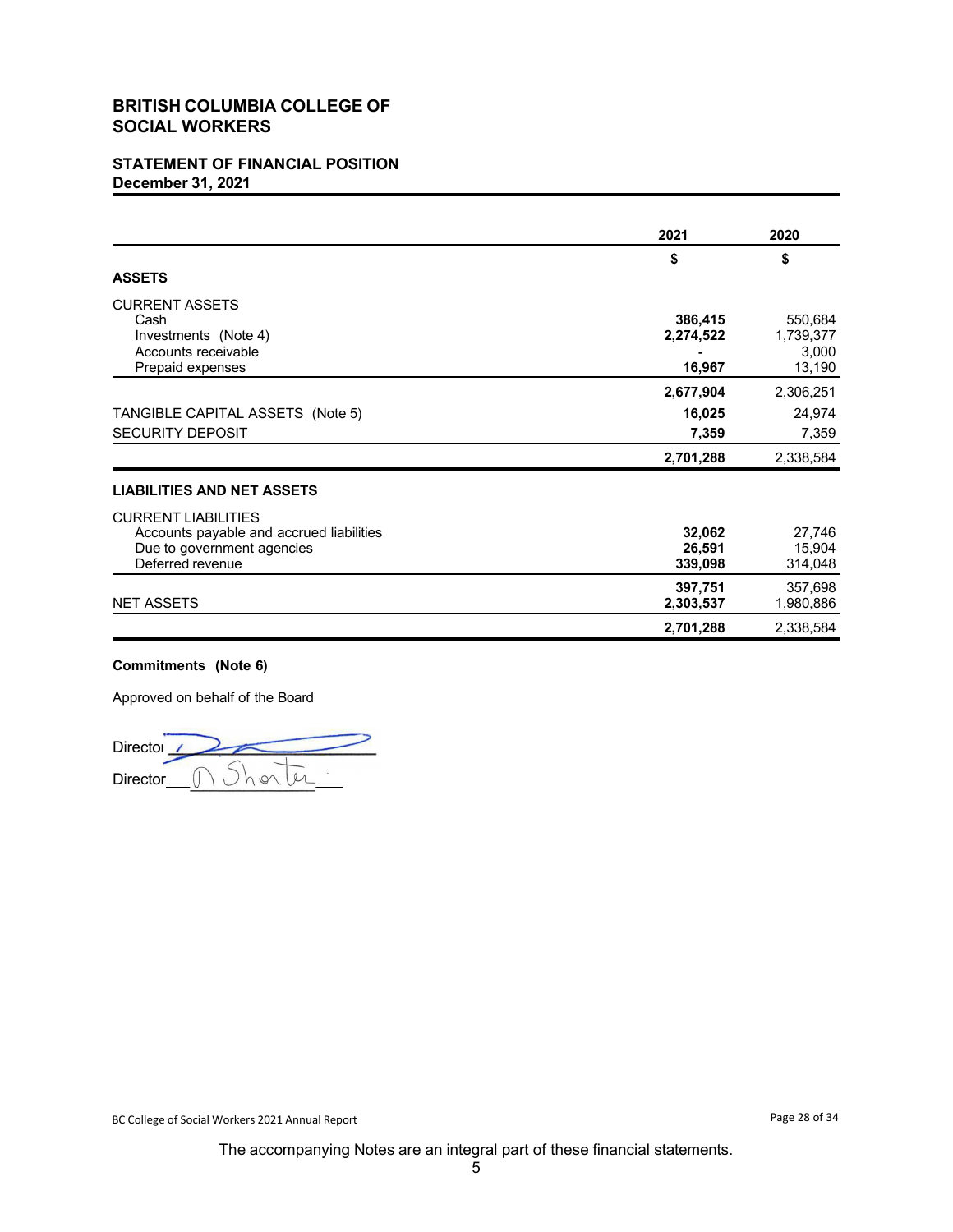### **STATEMENT OF CASH FLOWS For the year ended December 31, 2021**

|                                                                                                                                                                                    | 2021                                           | 2020                                                  |
|------------------------------------------------------------------------------------------------------------------------------------------------------------------------------------|------------------------------------------------|-------------------------------------------------------|
|                                                                                                                                                                                    | \$                                             | \$                                                    |
| <b>CASH FLOWS FROM OPERATING ACTIVITIES</b><br>Excess of revenues over expenditures<br>Items not requiring the outlay of cash:                                                     | 322,651                                        | 224,519                                               |
| Depreciation                                                                                                                                                                       | 9,867                                          | 10,298                                                |
|                                                                                                                                                                                    | 332,518                                        | 234,817                                               |
| Change in non-cash working capital items:<br>Accounts receivable<br>Prepaid expenses<br>Accounts payable and accrued liabilities<br>Due to government agencies<br>Deferred revenue | 3,000<br>(3, 777)<br>4,319<br>10,687<br>25,050 | (3,000)<br>(1, 492)<br>(16, 404)<br>11,134<br>124,854 |
|                                                                                                                                                                                    | 371,797                                        | 349,909                                               |
| <b>CASH FLOWS FROM INVESTING ACTIVITIES</b><br>Acquisition of tangible capital assets<br>Acquisition of investments                                                                | (919)<br>(535, 147)                            | (12, 614)<br>(685,475)                                |
|                                                                                                                                                                                    | (536,066)                                      | (698,089)                                             |
| <b>DECREASE IN CASH</b><br><b>CASH, BEGINNING OF YEAR</b>                                                                                                                          | (164, 269)<br>550,684                          | (348, 180)<br>898,864                                 |
| <b>CASH, END OF YEAR</b>                                                                                                                                                           | 386,415                                        | 550,684                                               |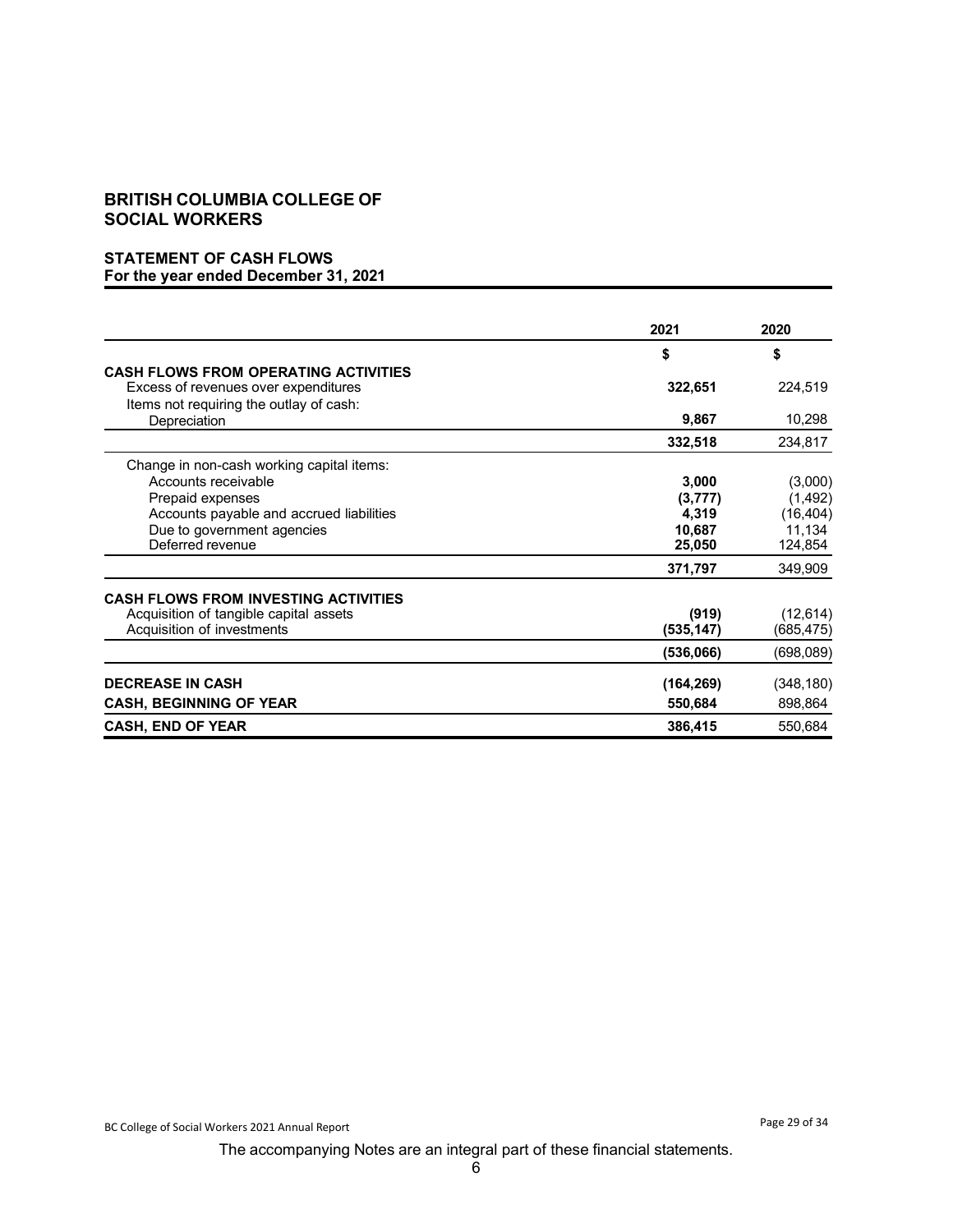#### **NOTES TO THE FINANCIAL STATEMENTS December 31, 2021**

# **1. PURPOSE OF THE ORGANIZATION**

The mandate of the British Columbia College of Social Workers (the College) is to act in the public interest and to superintend the profession of social worker in British Columbia. The College establishes and maintains standards of practice and standards of ethics.

# **2. SUMMARY OF SIGNIFICANT ACCOUNTING POLICIES**

These financial statements are prepared in accordance with Canadian accounting standards for not-forprofit organizations. The significant policies are detailed as follows:

#### (a) **Fund accounting restricted**

The Operating Fund reports the assets, liabilities, revenues and expenses related to the College's registration activities.

The Operating Reserve Fund reports the assets, liabilities, revenues and expenses related to the College's extraordinary registration activities.

The Hearings Fund reports the assets, liabilities, revenues and expenses related to the College's hearing activities.

#### (b) **Cash equivalents**

The College's policy is to disclose bank balances under cash and cash equivalents, including bank overdrafts with balances that fluctuate frequently from being positive to overdrawn and highly liquid temporary investments usually with a maturity period of three months or less from the date of acquisition. Investments that the College cannot use for current transactions because they are pledged as security are excluded from cash and cash equivalents.

#### (c) **Tangible capital assets**

Tangible capital assets are recorded at cost. The College provides for amortization using the declining balance method at rates designed to amortize the cost of the tangible capital assets over their estimated useful lives. No amortization is recorded in the year of disposal. The annual amortization rates are as follows:

| Declining balance | 50%      |
|-------------------|----------|
| Declining balance | 50%      |
| Declining balance | 20%      |
| Straight-line     | 10 vears |
|                   |          |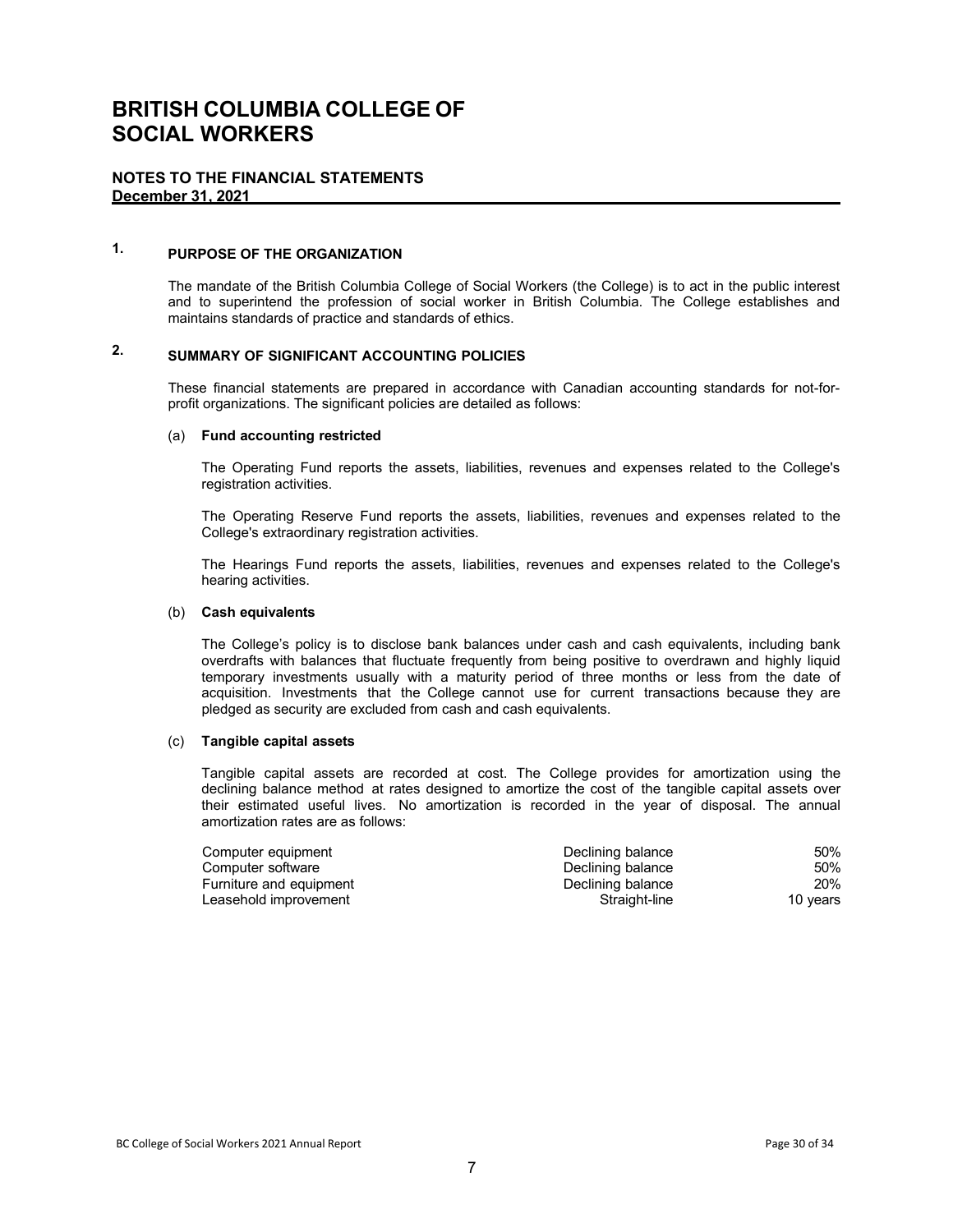#### **NOTES TO THE FINANCIAL STATEMENTS December 31, 2021**

# **2. SUMMARY OF SIGNIFICANT ACCOUNTING POLICIES, CONTINUED**

#### (d) **Revenue recognition**

i) The College follows the restricted fund method in which externally restricted contributions are recognized as received in the fund corresponding to the purpose for which they were contributed. Unrestricted contributions are recognized in the Operating Fund when received or receivable if the amount to be received can be reasonably estimated and collection is reasonably assured. Fees are recognized during the fiscal period in which they relate. Fees received in advance of the period to which they relate are recorded as deferred income.

ii) Interest and other income are recognized as revenue in the period the income is earned. The change in the difference between the fair value and cost or cash and cash equivalents at the beginning and end of each year is reflected in the statement of revenues and expenditures. All interest income earned is reported as revenue of the Operating Fund.

#### (e) **Income taxes**

The College is exempt from income taxes under the provision of the Income Tax Act as a not-forprofit organization.

#### (f) **Use of estimates**

The preparation of the financial statements in conformity with Canadian accounting standards for notfor-profit organizations requires that management make estimates and assumptions about future events that affect the reported amounts of assets, liabilities, revenues and expenses as at the end of or during the reporting period. Management believes that the estimates used are reasonable and prudent, however, actual results could differ for those estimates. Significant areas requiring the use of management estimates relate to the determination of the useful lives of assets for amortization, recognition of deferred revenue, and the amounts recorded as accrued liabilities.

#### (g) **Financial instruments**

#### (i) **Measurement of financial instruments**

The College initially measures its financial assets and liabilities at fair value, except for certain related party transactions that are measured at the carrying amount or exchange amount, as appropriate.

The College subsequently measures all its financial assets and financial liabilities at cost or amortized cost, except for investments in equity instruments that are quoted in an active market, which are measured at fair value. Changes in fair value are recognized in excess or deficiency of revenue in the period incurred

Financial assets measured at amortized cost on a straight line basis include cash, accounts receivable and security deposits.

Financial liabilities measured at amortized cost on a straight-line basis include accounts payable and accrued liabilities and amounts due to government agencies.

Financial assets measured at fair value include investments in GICs and mutual funds.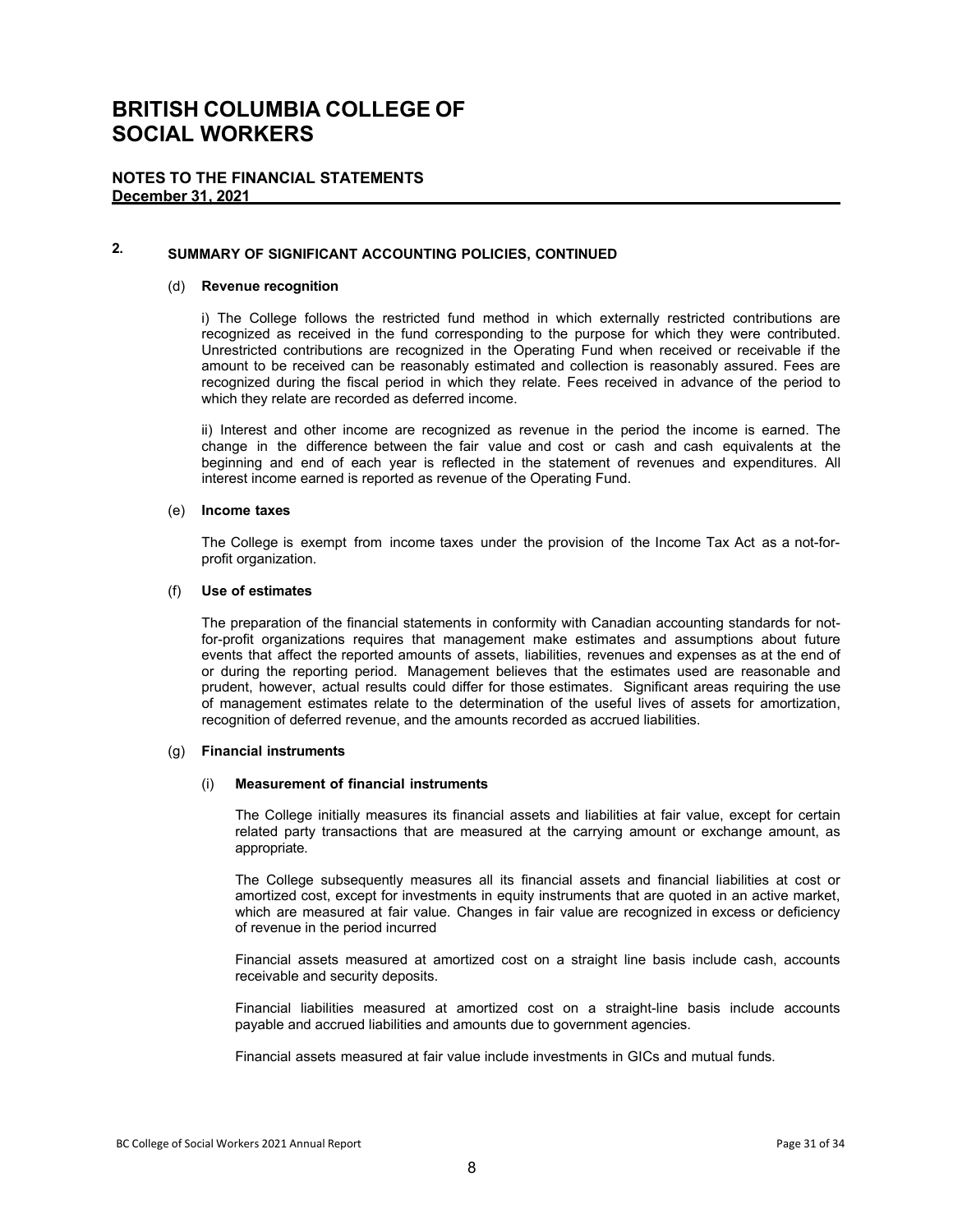#### **NOTES TO THE FINANCIAL STATEMENTS December 31, 2021**

# **2. SUMMARY OF SIGNIFICANT ACCOUNTING POLICIES, CONTINUED**

#### (ii) **Impairment**

For financial assets measured at cost or amortized cost, the College determines whether there are indications of possible impairment. When there is an indication of impairment, and the College determines that a significant adverse change has occurred during the period in the expected timing or amount of future cash flows, a write-down is recognized in excess or deficiency of revenues. A previously recognized impairment loss may be reversed to the extent of the improvement. The carrying amount of the financial asset may not be greater than the amount that would have been reported at the date of the reversal had the impairment not been recognized previously. The amount of the reversal is recognized in excess or deficiency of revenues.

#### (iii) **Transaction costs**

Transaction costs related to financial instruments that will be subsequently measured at fair value are recognized in net income in the period incurred. Transaction costs related to financial instruments subsequently measured at amortized cost are included in the original cost of the asset or liability and recognized in net income over the life of the instrument using the straightline method.

# **3. FINANCIAL INSTRUMENTS**

The College is exposed to various risks through its financial instruments and has a comprehensive risk management framework to monitor, evaluate and manage these risks. The following analysis provides information about the College's risk exposure and concentration as of December 31, 2021.

(a) Fair value

The fair value of current financial assets and current financial liabilities approximates their carrying value due to their short-term maturity dates. The fair value of long-term financial liabilities approximates their carrying value based on the presumption that the College is a going concern and thus expects to fully repay the outstanding amounts. In the opinion of management the fair value risk exposure to the College is low and is not material.

(b) Interest rate risk

Interest rate risk is the risk that the value of a financial instruments might be adversely affected by a change in the interest rates. In seeking to minimize the risks from interest rate fluctuations, the College manages exposure through its normal operating and financing activities. The College is exposed to interest rate risk primarily through its investments. In the opinion of management the interest rate risk exposure to the College is low and is not material.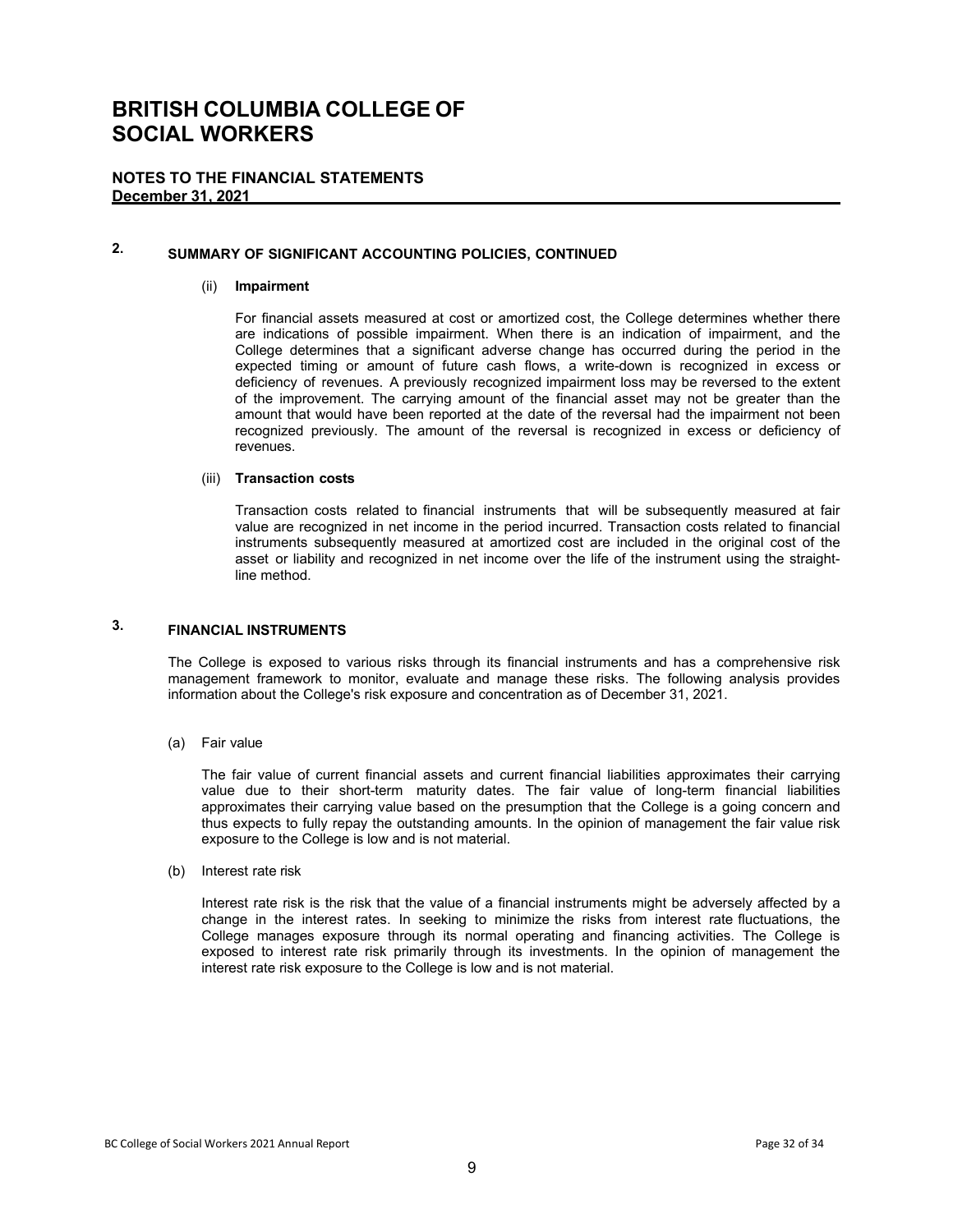#### **NOTES TO THE FINANCIAL STATEMENTS December 31, 2021**

#### **4. INVESTMENTS**

|                   | <b>Interest</b>    |           |           |  |
|-------------------|--------------------|-----------|-----------|--|
| <b>Instrument</b> | <b>Matures</b>     | Rate      | Value     |  |
|                   |                    |           | \$        |  |
| <b>GIC</b>        | January 25, 2022   | 0.40%     | 286,834   |  |
| <b>GIC</b>        | August 26, 2022    | 1.09%     | 95.040    |  |
| <b>GIC</b>        | August 26, 2022    | 1.06%     | 83,035    |  |
| <b>GIC</b>        | August 29, 2022    | 1.07%     | 95.165    |  |
| <b>GIC</b>        | August 29, 2022    | 1.06%     | 95,165    |  |
| <b>GIC</b>        | September 1, 2022  | 1.04 $%$  | 83,035    |  |
| <b>GIC</b>        | September 15, 2022 | 1.01%     | 83,058    |  |
| <b>GIC</b>        | October 3, 2022    | 1.00%     | 83.050    |  |
| <b>GIC</b>        | October 3, 2022    | 1.00%     | 83,050    |  |
| <b>GIC</b>        | October 4, 2022    | $1.00 \%$ | 87,090    |  |
| <b>GIC</b>        | June 22, 2022      | 0.35%     | 999,999   |  |
| <b>GIC</b>        | June 22, 2022      | 0.35%     | 200,001   |  |
|                   |                    |           | 2,274,522 |  |

#### **5. TANGIBLE CAPITAL ASSETS**

|                         | Cost    | <b>Depreciation</b> | 2021<br><b>Net</b> | 2021<br><b>Net</b> |
|-------------------------|---------|---------------------|--------------------|--------------------|
|                         |         | 5                   |                    |                    |
| Computer equipment      | 96.939  | 90.779              | 6,160              | 11,085             |
| Computer software       | 105,297 | 103,867             | 1,430              | 2,861              |
| Furniture and equipment | 48,660  | 40,503              | 8,157              | 10,196             |
| Leasehold improvement   | 5.546   | 5,268               | 277                | 832                |
|                         | 256.442 | 240.417             | 16.025             | 24.974             |

#### **6. COMMITMENTS**

The College's premises are leased under an operating lease with the term ending March 31, 2027. In addition to basic rent, the College is required to pay a portion of certain operating costs and property taxes. The College also has operating leases with respect to equipment rentals. The estimated commitments for the next five years are as follows:

| \$     |
|--------|
| 68,901 |
| 70,057 |
| 68,137 |
| 65,800 |
| 65,800 |
|        |